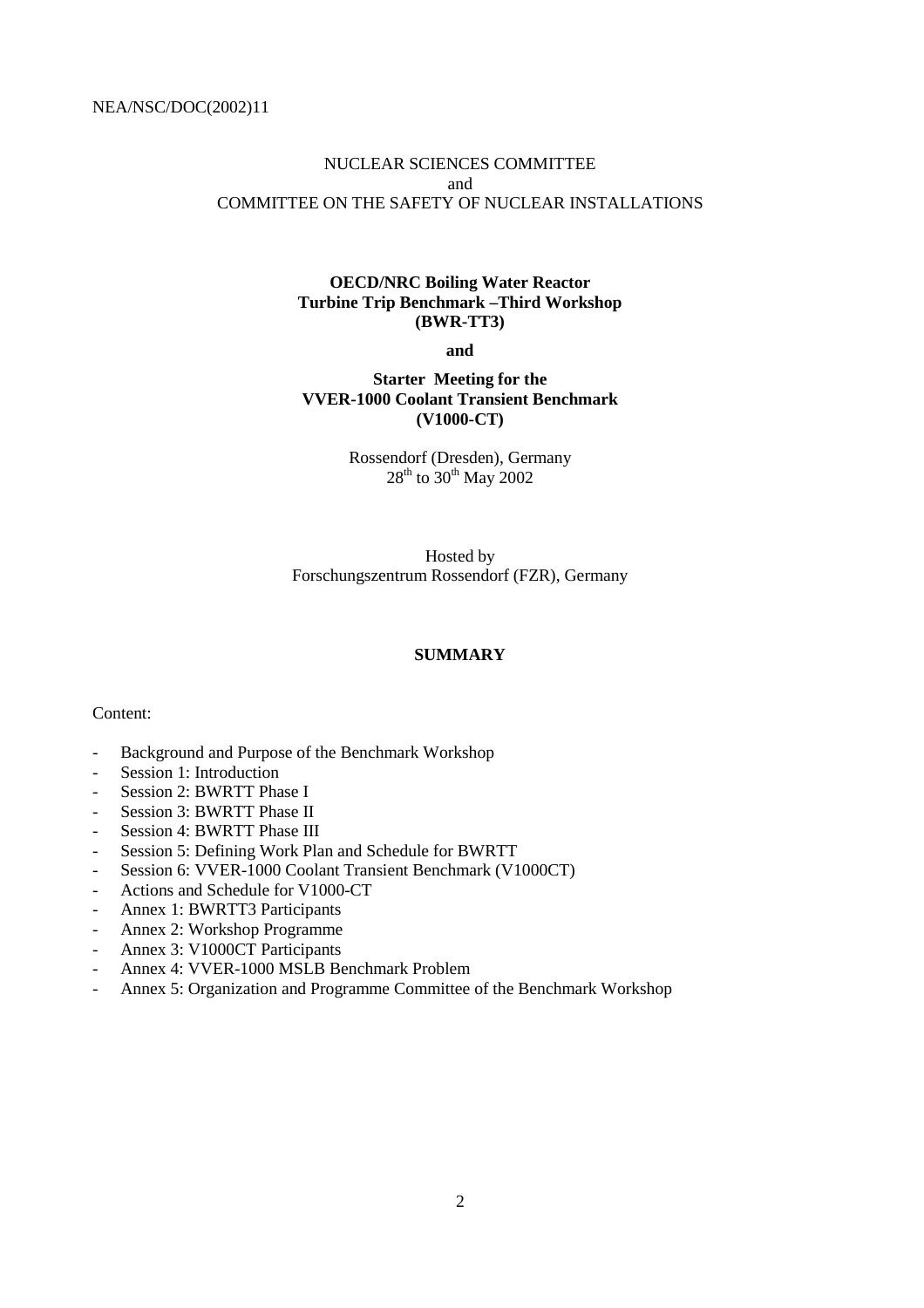#### **OECD/NRC Boiling Water Reactor Turbine Trip Benchmark –Third Workshop (BWR-TT3)**

## **and Starter Meeting for the VVER-1000 Coolant Transient Benchmark. (V1000-CT)**

Rossendorf (Dresden), Germany,  $28<sup>th</sup>$  -  $30<sup>th</sup>$  May 2002

#### **Background and Purpose of the Benchmark Workshop**

The third workshop for the BWR TT Benchmark was held from the  $28<sup>th</sup>$  through the  $29<sup>th</sup>$  May 2002 in Rossendorf (Dresden), Germany. The workshop was hosted and sponsored by the Forschungszentrum Rossendorf (FZR) and the Section "Reactor Physics and Calculational Methods" of the German Society of Nuclear Engineering (KTG). The BWR TT Benchmark is sponsored by the US Nuclear Regulatory Commission, the OECD, and Nuclear Engineering Program (NEP) at the Pennsylvania State University. Exelon Nuclear and EPRI, USA, assist in the analysis of the benchmark

The incorporation of full three-dimensional (3D) models of the reactor core into system transient codes allows for a "best-estimate" calculation of interactions between the core behavior and plant dynamics. Recent progress in computer technology has made development of coupled thermal-hydraulic (T-H) and neutron kinetics code systems feasible. Considerable efforts have been made in various countries and organizations in this direction. To verify the capability of the coupled codes to analyze complex transients with coupled core-plant interactions and to fully test thermal-hydraulic coupling, appropriate benchmarks need to be developed. The Nuclear Energy Agency (NEA) of the Organization for Economic Cooperation and Development (OECD) is completing under the US Nuclear Regulatory Commission (NRC) sponsorship a PWR Main Steam Line (MSLB) Benchmark against coupled T-H and neutron kinetics codes. A small benchmark team from the Pennsylvania State University (PSU) has been responsible for developing the benchmark specification, assisting the participants and coordinating the benchmark activities. The benchmark was very well internationally accepted. It was felt among the participants that there should be a similar benchmark against the codes for a BWR plant transient. The Turbine Trip (TT) transients in a BWR are pressurization events in which the coupling between core phenomena and system dynamics plays an important role. In addition the available real plant experimental data makes the proposed benchmark problem very valuable. NEA, OECD and US NRC have approved it for the purpose of validating advanced system best-estimate analysis codes.

Three-turbine trip (TT) transients at different power levels were performed at the Peach Bottom (PB)-2 BWR/4 Nuclear Power Plant (NPP) prior to shutdown for refueling at the end of Cycle 2 in April 1977. The second test was selected for the benchmark problem to investigate the effect of the pressurization transient (following the sudden closure of the turbine stop valve) on the neutron flux in the reactor core. In a best-estimate manner the test conditions approached the design basis conditions as closely as possible. The actual data were collected, including a compilation of reactor design and operating data for Cycles 1 and 2 of PB and the plant transient experimental data. The transient was selected for this benchmark study, because it is a dynamically complex event for which neutron kinetics in the core was coupled with thermal-hydraulics in the reactor primary system.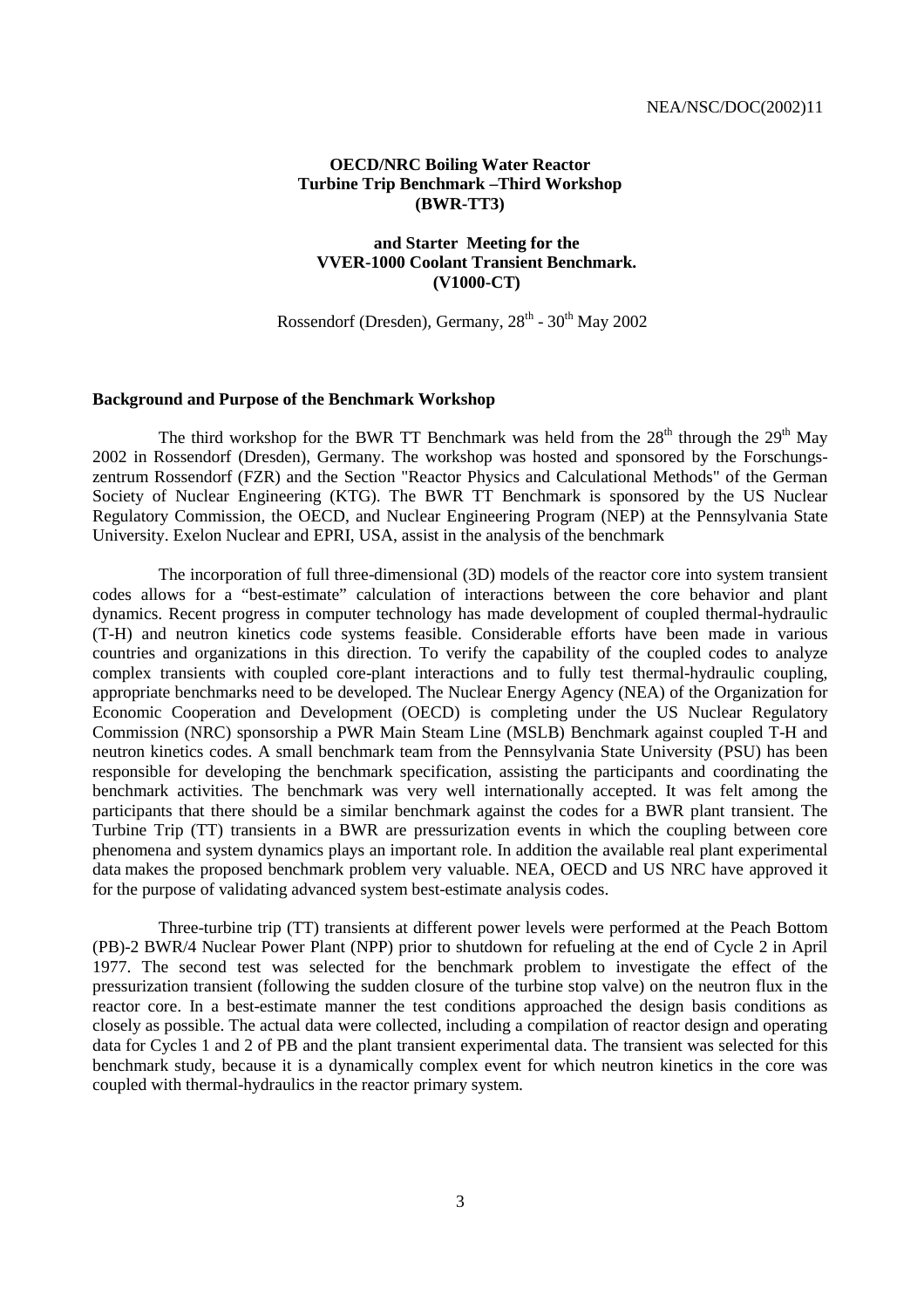The purpose of this third workshop was to present and discuss the results from Phase I, II and III of the benchmark, to share experience in analyzing BWR TT transients and to provide conclusions and recommendations based on the work carried out.

The last day was devoted to start the new benchmark, approved by the NSC/NEA OECD, concerned with the VVER-1000 Coolant Transient Benchmark (V1000-CT), based on experimental measurements. The benchmark defines a standard problem for validation of coupled three-dimensional (3- D) neutron kinetics/thermal-hydraulics system codes for application to Soviet-designed VVER-1000 reactors based on actual plant data. The overall objective is to assess the best estimate computer codes used in the safety analysis of VVER power plants, specifically for their use in reactivity transients in a VVER-1000. The benchmark is sponsored by the United States Department of Energy (US DOE), NEA/OECD, and NEP at PSU. The NEP, PSU, performs these international benchmark activities in collaboration and with assistance of the Argonne National Laboratory (ANL), USA.

The reference problem chosen for simulation in a VVER-1000 is a main coolant pump (MCP) switching on when the other three main coolant pumps are in operation. It is an experiment that was conducted by Bulgarian and Russian engineers during the plant-commissioning phase at the Kozloduy NPP Unit No. 6 as a part of the start-up tests. The test was done, as it is important for the safety of the NPP with VVER-1000, model 320. The reactor is at the beginning of cycle (BOC) with average core exposure of 30.7 EFPD. At the beginning of the experiment there are three pumps in operation –  $1<sup>st</sup>$ ,  $2<sup>nd</sup>$  and  $4<sup>th</sup>$  main coolant pumps and the reactor power is at 29.45% of nominal power level according to the equipment that controls neutron flux. The control rod group No. 10 is inserted into the core at about 36% of the reactor core height. Analysis of the initial 3-D relative power distribution showed that this insertion introduced axial neutronics asymmetry in the core. At the beginning of the transient there is also a radial thermalhydraulic asymmetry coming from the colder water introduced in ¼ of the core when MCP No. 3 is switched on. This causes a spatial asymmetry in the reactivity feedback, which is propagated through the transient and combined with insertion of positive reactivity. In summary, this event is characterized by a rapid increase in the flow through the core resulting in a coolant temperature decrease, which is spatially dependent. This leads to insertion of spatially distributed positive reactivity due to the modeled feedback mechanisms and non-symmetric power distribution. Simulation of the transient requires evaluation of core response from a multi-dimensional perspective (coupled three-dimensional neutronics/core thermalhydraulics) supplemented by a one-dimensional simulation of the remainder of the reactor coolant system.

#### **Session 1: Introduction**

The meeting was opened by Dr. Ulrich Grundmann from Safety Research, Forschungszentrum Rossendorf (FZR), as the Chairman of the Organising and Programme Committee of the Workshop. He chaired the Introductory Session 1. The director of the Institute of Safety Research, FZR, Prof. Frank Peter Weiss, welcomed the participants on the behalf of the FZR and gave an overview of the nuclear research performed at FZR. The workshop was attended by 38 participants representing 20 organisations from 9 countries. The actual number of participants having submitted results and presentations for the Third Workshop was larger than the number of attendees. The list of participants is provided in Annex 1. Some participants (denoted by stars) had to cancel their trip but they submitted presentations. The agenda, provided as Annex 2, was reviewed and adopted after minor changes.

Prof. Francesco D'Auria, on behalf of NEA, OECD, summarized the on-going and planned activities in the area of transient benchmarks. Tony Ulses, from US NRC, presented the status of the coupled TRAC-M/PARCS code development, including the methods development, experimental programs, and development assessment, and paying special attention to the BWR model improvements and modifications made in the code for BWR analysis.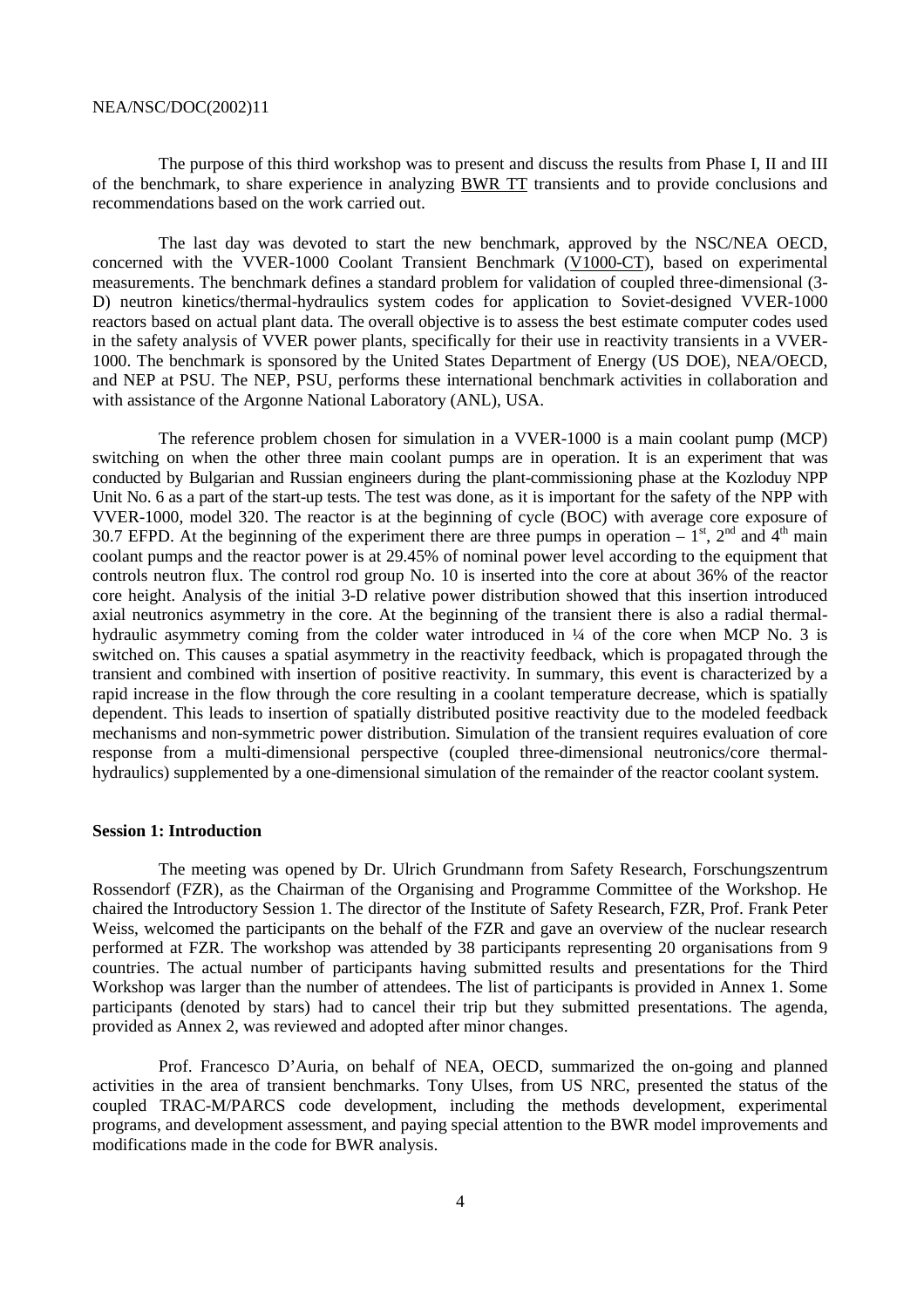#### **Session 2: BWRTT Phase I**

Andy Olson from Exelon chaired Session 2 on the Phase 1 of the Benchmark. In her presentation Monica Vela Garcia from PSU presented a summary of the submitted participants' results for the first exercise in the form of tables and graphs. Fourteen results (fourteen organizations from eight countries) were submitted for the First Exercise calculated with eight different system codes. The comparative analysis was made for code-to-data and code-to-code comparisons using the standard statistical methodology and the ACAP automatic assessment tool. Further the participants presented their models, the obtained results and performed sensitivity studies for the first exercise (papers [b06] through [b11], see Annex 2).

In the following discussion of the results for Exercise 1, several issues were addressed:

- (a) The observed scattering in the void fraction distribution predictions this can be attributed to the different methods used by the participants' codes for two-phase void distribution calculations, the separator modeling and different core nodalization schemes used in the participants' models.
- (b) The observed scattering in the pressure response this affects the predicted core responses, and can be attributed to both codes' and user's capabilities.

The following suggestions were made and accepted to improve the quality of final report on the Phase 1:

- (a) The results of each organization have to be represented in a distinct way in the graphical comparisons. In order to have better comparisons, the plots have to be divided into two groups (because of the large number of submitted results).
- (b) For the comparisons of time histories it is better to compare the delta-changes vs. time instead actual values. For the comparison of the predicted sequences of events, some clarifications need to be made, such as the measured value of the time of bypass valve opening.
- (c) A questionnaire on the modelling options for use by participants will be prepared by the benchmark team and sent to participants. Each participant has to answer this questionnaire in a timely manner. In addition the participants will be asked to submit a one-to-two page description of their codes specifying exactly how they want the name of the code and the name of organization represented to appear in the final report.

#### **Session 3: BWRTT Phase II**

Tony Ulses from US NRC chaired Session 3 on Phase 2 of the Benchmark. Monica Vela Garcia from PSU presented the summary of participants' results submitted for the Second Exercise in a form of tables and graphs. Fourteen participants from nine countries submitted their results. The performed comparative analysis indicated that while there is an improved agreement among the participants' predictions as compared to the preliminary comparisons presented at the  $2<sup>nd</sup>$  Workshop there are still some issues to be resolved in order to improve the comparison of results. The participants' normalized power distributions (1-D Axial and 2-D Radial) for the transient snapshots should be re-normalized before being compared, taking into account the different power levels predicted by the participants. In addition, the relative axial power distribution at the two selected assembly positions should be compared in different clusters depending on the number of channels used in the participants' models and the use of assembly discontinuity factors (ADFs). Another source of disagreement was found in the fact that some of participants submitted their results based on total power and some on fission power. This effect is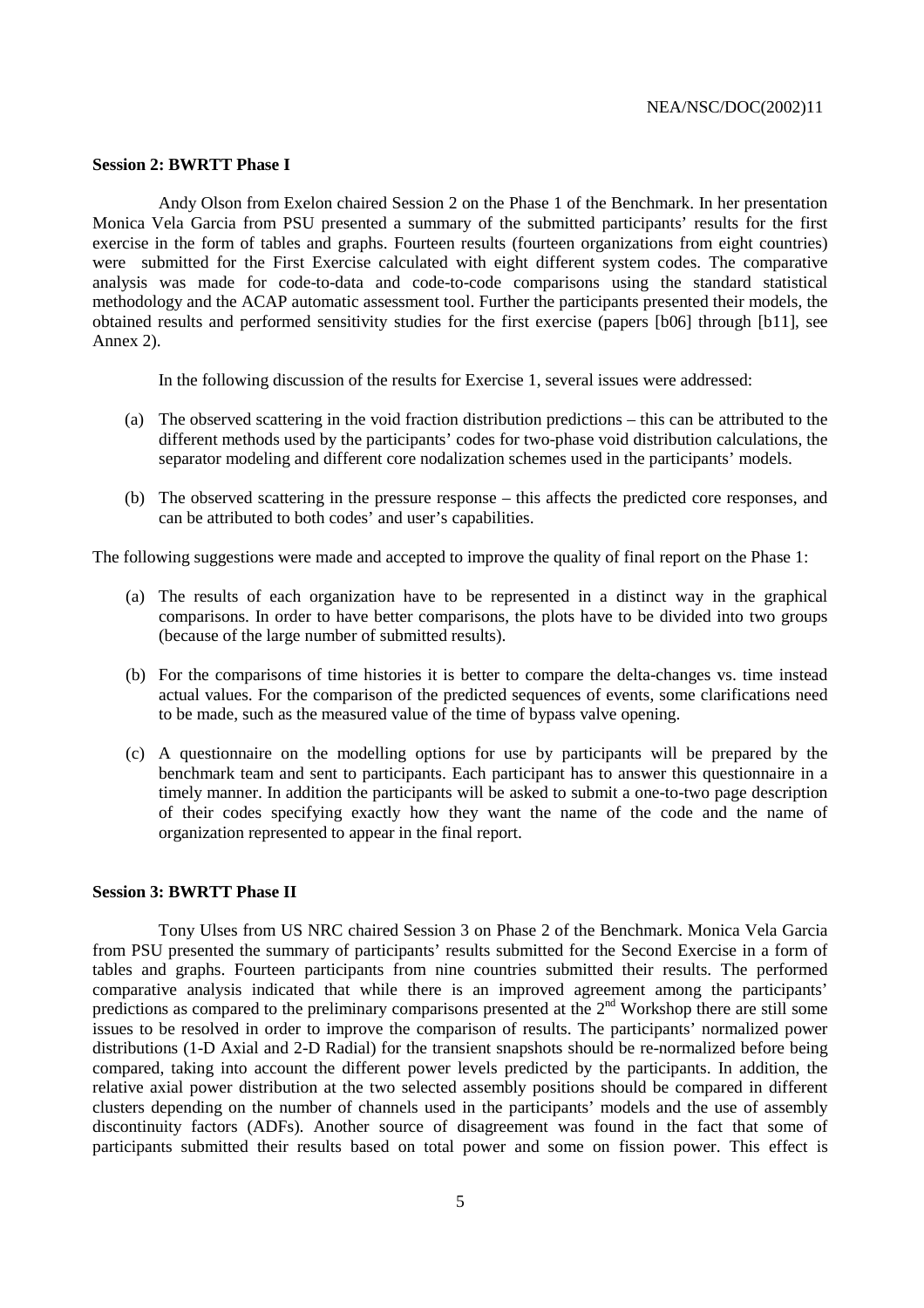especially strong for the snapshots after the scram where the decay heat modelling plays an important role. Further, the participants in their presentations discussed their models and coupling schemes, their results and sensitivity studies (see papers [b13] through [b19] in Annex 2). These studies included the pressure drop effects in the core support plate, the bypass channel modeling and bypass density correction, void correlations, etc.

In the following discussion several issues were addressed. First it was suggested that the deviations in the core average axial void fraction distribution at the initial steady state are caused mostly by the different void correlations, used in the participants' codes, and the sub-cooled boiling modeling. Some of the participants suggested to compare the core average void fraction and others the core fluid mass. Further, the importance of correct prediction of the core pressure drop was emphasized. The spatial distribution of the decay heat should follow the fission power distribution at the initial steady state.

The following suggestions were made and accepted to improve the quality of the final report on the Phase 2:

- The power comparisons will be made in two clusters one based on total power, another on fission power. No comparisons of power distribution will be made for the end of transient (EOT) snapshot.
- A questionnaire on the modelling options for use by participants will be prepared by the benchmark team and sent to participants. Each participant has to answer this questionnaire in a timely manner. In addition the participants will be asked to submit a one-to-two page description of their codes with specifying exactly how they want the name of the code and the name of organization represented to appear in the final report.
- For this transient there is no evidence of boiling in the bypass. The sub-cooled effect is much stronger and it is recommended that the bypass density correction be modelled. In this regard it is important how the heat transfer between channel and bypass is modelled in addition to the direct heating modelling. These models have to be described in the answers to the questionnaire.

#### **Session 4: BWRTT Phase III**

Dr. Akitoshi Hotta of TEPSYS chaired Session 4 on Phase 3 of the benchmark. Monica Vela Garcia from PSU presented summary tables and graphs of submitted results. Seven participants from five countries have submitted their preliminary results for Exercise 3. Several issues, which could improve the comparisons, were identified. The relative axial power distributions at the selected assembly positions should be renormalized. Comparisons should be made only for the snapshot of the maximum power before the scram. Normalization of the LPRM should be unique for each participant. Andy Olson from Exelon presented results of sensitivity studies on steam separator inertia modelling. Higher inertia at the separator inlet causes higher mass flow rate in the core. Pressure oscillations are higher for this case and pressure response is delayed (pressure waves reach the core later). Lower inertia at the separator inlet causes lower mass flow rate in the core. Pressure oscillations are lower for this case. Further, the participants presented their models, the obtained results for both best-estimate and extreme scenarios, and the performed sensitivity studies (see papers [b22] through [b32] in Annex 2). Such sensitivity studies included TSV mass flow characteristics, carry-under and carry-over modelling, approximations in the cross-section history dependence modelling, temporal coupling and coupled convergence schemes, direct moderator heating modelling, bypass density correction modelling, and SRV modelling for the extreme scenarios.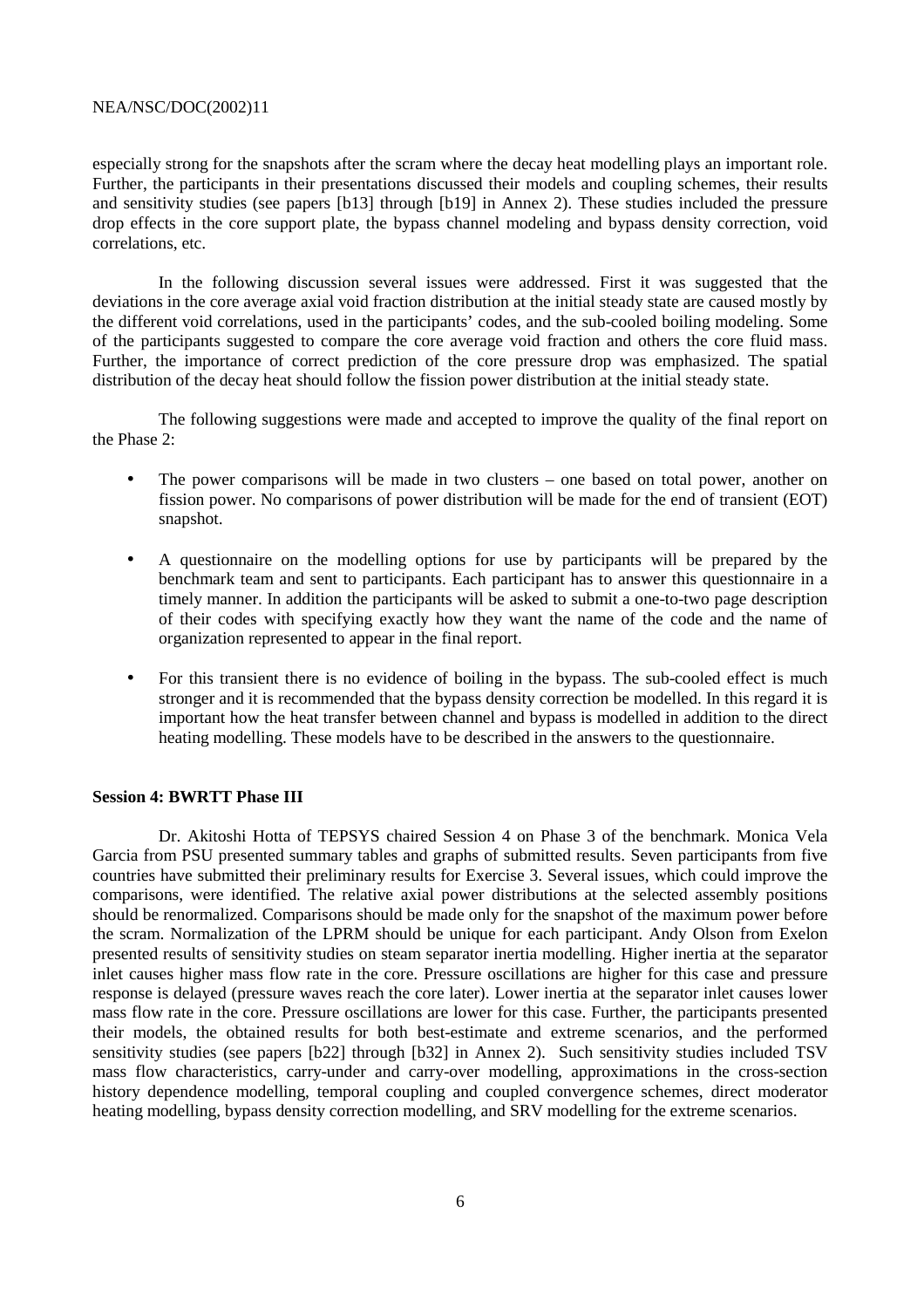In the following discussion, some suggestions were made and accepted for the Phase 3 simulations:

- Since the SRV modelling is very important for the extreme scenarios of Exercise 3, it needs to be clarified. TEPSYS and NFI in collaboration with the benchmark team will develop a concept for SRV modelling and distribute it among the participants
- It was suggested that for the LPRM normalization all the results be self normalized to 1 (in order to make the comparisons easier and to eliminate the differences caused by steady-state solution)
- The maximum cladding wall temperature should also be reported
- The mass balance of core should be also compared the benchmark team will evaluate it from the solutions provided
- For pressure and mass flow rate comparisons of the time histories delta changes are to be compared not the absolute values
- Additional parameters are requested to be provided for comparison such as core exit flow, the time-dependent radial power peaking factor
- Snapshots are defined at time 0, the peak before scram, for every peak after the scram (for extreme scenarios) and at 5 seconds into the transient.

#### **Session 5: Defining Work Plan and Schedule for BWRTT**

Dr. Siegfried Langenbuch from GRS chaired Session 5 on the future work plan and schedule of benchmark activities. The discussion was focused on the deadlines for submission of results and organization of future Workshops as well as actions required to finalize the reports of the three phases. The summary of the 3<sup>rd</sup> Workshop will be published as an NEA/NSC document and distributed to participants, together with other material of the Workshop, such as electronic copies of the presentations, etc., on a CD-ROM.

The deadline for submitting results for Exercises 1 and 2 is July 31, 2002. The deadline for submitting results for Exercise 3 is August 31, 2002. The Fourth BWR TT Benchmark Workshop will be held on October 6, 2002 (from 1 p.m. to 6 p.m.) in Seoul, Korea, in conjunction with PHYSOR 2002 conference. A special session will also take place at this conference on Numerical and Computational issues of Coupled 3-D Kinetics/Thermal-Hydraulic System Code Simulations: OECD/NRC BWR TT Benchmark.

After collecting the participants' final results for the three exercises the benchmark team will prepare three reports. Four reviewers were selected for each report as follows:

- For Final report on Exercise 1 (Volume 2): S. Langenbuch, F. D'Auria, W. Barten, and T. Ulses
- For Final report on Exercise 2 (Volume 3): U. Grundmann, A. Hotta, G. Verdu, and T. Ulses
- For Final report on Exercise 3 (Volume 4): E. Royer, R. Velten, A. Hotta, and T. Ulses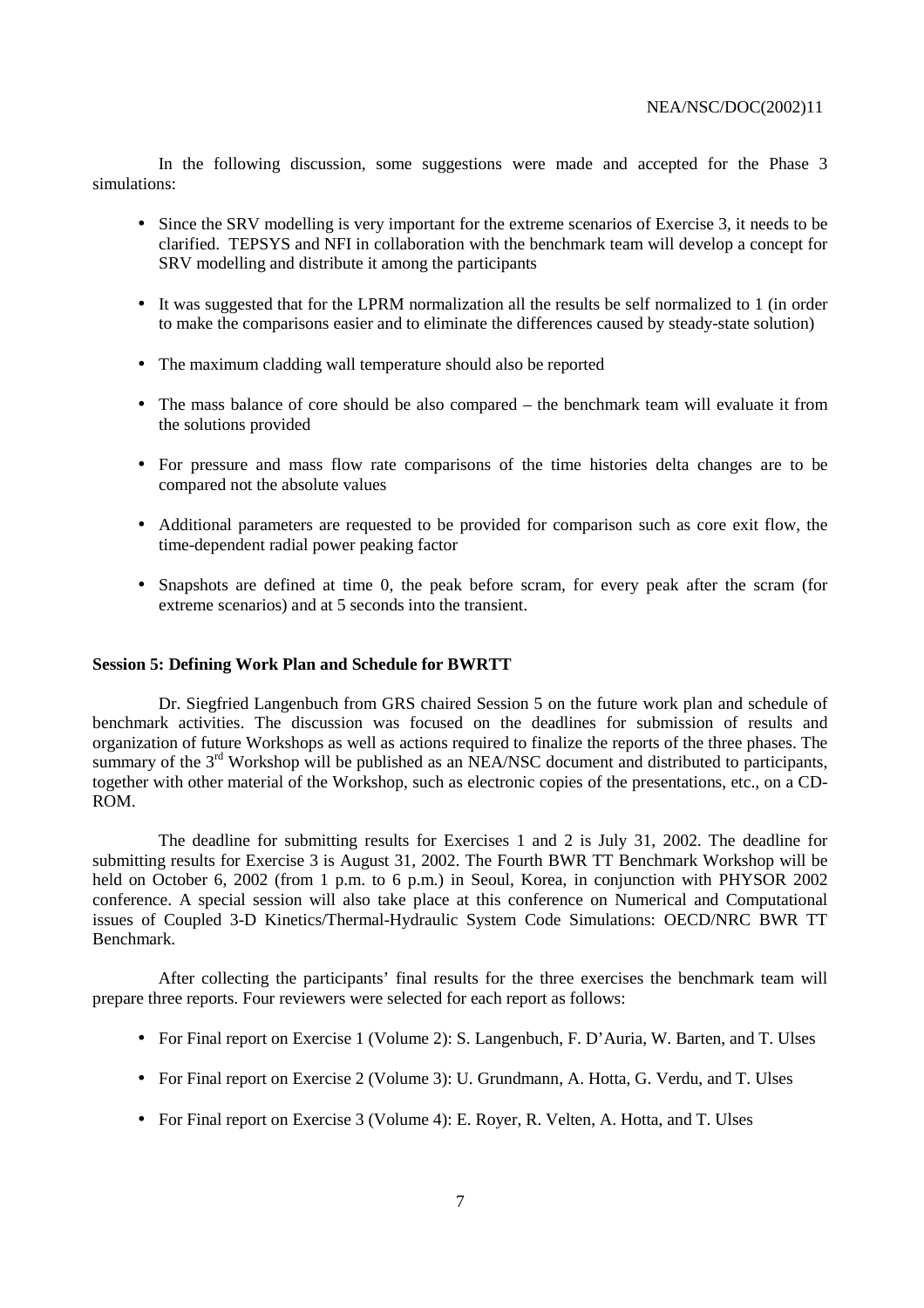Finally, Prof. F. D'Auria presented information about the research activities under the EC CRISSUE-S Project and outlined the cooperation links between the OECD/NRC BWR TT benchmark activities as well as the future OECD/DOE VVER-1000 transient benchmark activities with the CRISSUE-S project. He proposed that the University of Pisa hosts the last OECD/NRC BWR TT Benchmark Workshop at the end of February 2003 in Pisa, Italy, in conjunction with the scheduled CRISSUE-S project meeting.

#### **Session 6: VVER-1000 Coolant Transient Benchmark (V1000-CT)**

Session 6 was devoted to the Starter Meeting for the VVER-1000 Coolant Transient Benchmark (V1000-CT). First of all the participants introduced themselves and the organizations which they represented. Twenty-five participants representing seventeen organizations from eleven countries attended this Starter Meeting (see Annex 3).

Session 6 was divided in two parts. Dr. P. Siltanen form Fortum Nuclear Services Ltd. chaired the first part. In five presentations B. Ivanov and K. Ivanov from PSU (papers 31 through 35, Annex 2) summarized the information included in the Draft of VVER-1000 Benchmark Specifications: thermalhydraulic plant data, neutronics core data, benchmark cross-section library, benchmark exercises and scenarios, and the requested output. For this benchmark there is available plant experimental data, collected during the conducted start-up test at the Kozloduy NPP, Unit 6, involving switching on of one main coolant pump (MCP) while the other three pumps were working. B. Ivanov also presented the RELAP5/MOD3 results for the 1<sup>st</sup> Exercise of the proposed VVER-1000 Benchmark, obtained by INRNE, Bulgaria (paper 36of Annex 2). During the following discussion several modelling issues were addressed:

- Modelling of the expansion of fuel and cladding;
- Gas gap conductance modelling;
- Geometrical interpretation of the mass flow rate core inlet boundary conditions, calculated with TRAC-PF1/NEM for the 2<sup>nd</sup> exercise:
- Correct Xenon modelling for the initial steady state conditions for the MCP switching on transient test.

Dr. U. Rohde from the Institute for Safety Research, FZR, chaired the second part in which feedback from the potential participants in the V1000-CT Benchmark was presented. First, Dr. P. Siltanen presented the Atomic Energy Research (AER) working group "D" activities in developing and conducting VVER transient benchmarks. He then summarized the review of the draft of V1000-CT Benchmark Specifications conducted by the AER Working Group "D" at their meeting in Moscow, Russia, May 21- 23, 2002 (papers [v08] and [v09], Annex 2). From the AER members the following organizations have expressed their intention to participate in the V1000-CT Benchmark: FZR, VTT, REZ, and INRNE. AEKI and VUJE will decide later while in KI there are different opinions among the various research groups (since the benchmark team has received confirmation from two groups of KI that they will participate in the benchmark). The most important critique expressed by the AER members was that the changes in power and temperatures during the switching on of one MCP transient are small and the transient might be not very interesting for spatial kinetics validation. The mixing of coolant before the core was found to be a more interesting feature. K. Ivanov answered this critique by pointing out that the proposed transient involves non-symmetrical power and feedback parameters distributions (even though they are not very strong) and the available test data can be used to validate the coupled codes while the proposed extreme scenario is designed to test fully the 3-D models. Further Dr. P. Siltanen presented in detail the AER technical comments on the Draft of the Specifications. K. Ivanov from PSU thanked the AER members for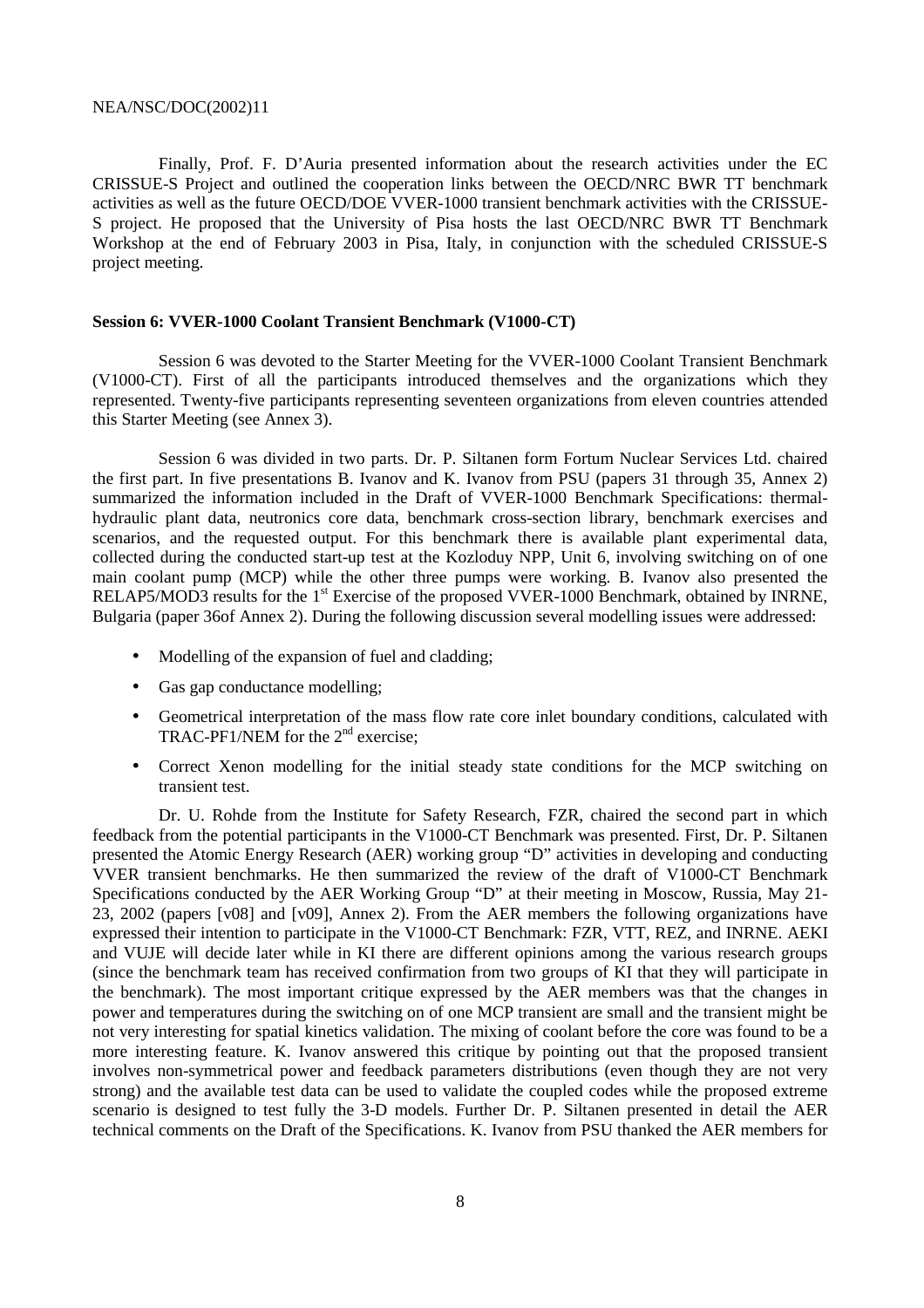their review and stated that all of their comments will be accounted for in the final version of the V1000- CT Benchmark Specifications.

Dr. W. Herring from FZK presented their experience in the neutronics design and safety investigations with relevance to VVER reactors (paper [v10], Annex 2). E. Royer from CEA presented the CEA/INRNE proposal to extend the V1000-CT benchmark with a MSLB phase (papers [v11a and v11b], Annex 2). The proposal was also sent to the participants prior the meeting and it is attached in Annex 4. Plant measured data from the coolant mixing experiments at low power will be used to test the vessel thermal-hydraulics on both levels – CFD calculations (which will be a parallel separate exercise) and macroscopic mixing models. The licensing Kozloduy NPP, unit 6 MSLB scenario will be utilized. K. Ivanov supported the proposal and underlined that the combined V1000-CT&MSLB benchmark is a much more comprehensive test and will broaden the international participation. He suggested that PSU, CEA-Saclay and INRNE form a joint benchmark team, which will finalize the Benchmark Specifications, coordinate benchmark activities and prepare the final reports under the NEA/OECD, US DOE and CEA sponsorship. Eric Royer also proposed, on behalf of CEA that the first V1000-CT&MSLB benchmark workshop be hosted by CEA and take place in Saclay. The participants accepted the proposal.

Dr. Yaroslav Kozmenkov from IPPE, Obninsk presented their experience in reactivity accident analysis using the coupled code DYN3D/RELAP5(paper [v12]).

#### **Actions and Schedule for V1000-CT**

The following discussion of the schedule of planned V1000-CT&MSLB benchmark activities led to some conclusions, which the participants accepted:

- PSU, CEA, INRNE and KNPP will form a joint benchmark team to conduct the V1000-CT&MSLB benchmark under the NEA/OECD, US DOE and CEA sponsorship.
- The first V1000-CT&MSLB benchmark workshop will take place in June 2003 in Saclay and will be hosted by CEA. This workshop will be combined with the topical meeting of the AER Working Group "D".
- The Final Benchmark Specifications will be prepared by the end of 2002 by a joint team of PSU and CEA, taking into account all the comments and additions presented at the meeting.

The NEA secretariat expressed appreciation to the host organization, FZR, and its staff, for their generous hospitality and outstanding efforts in making the  $3<sup>rd</sup>$  OECD/NRC BWR TT Benchmark Workshop and the Starter Meeting on the V1000-CT&MSLB Benchmark a success.

Participants were taken on a guided tour of the ROCOM: Rossendorf Coolant Mixing Test Facility after the closing of the Workshop.

#### **Proceedings of the Workshop**

Participants will receive a CD-ROM with this summary and all papers discussed at the meetings. The CD-ROM includes also all reports from previous workshops discussing this benchmark.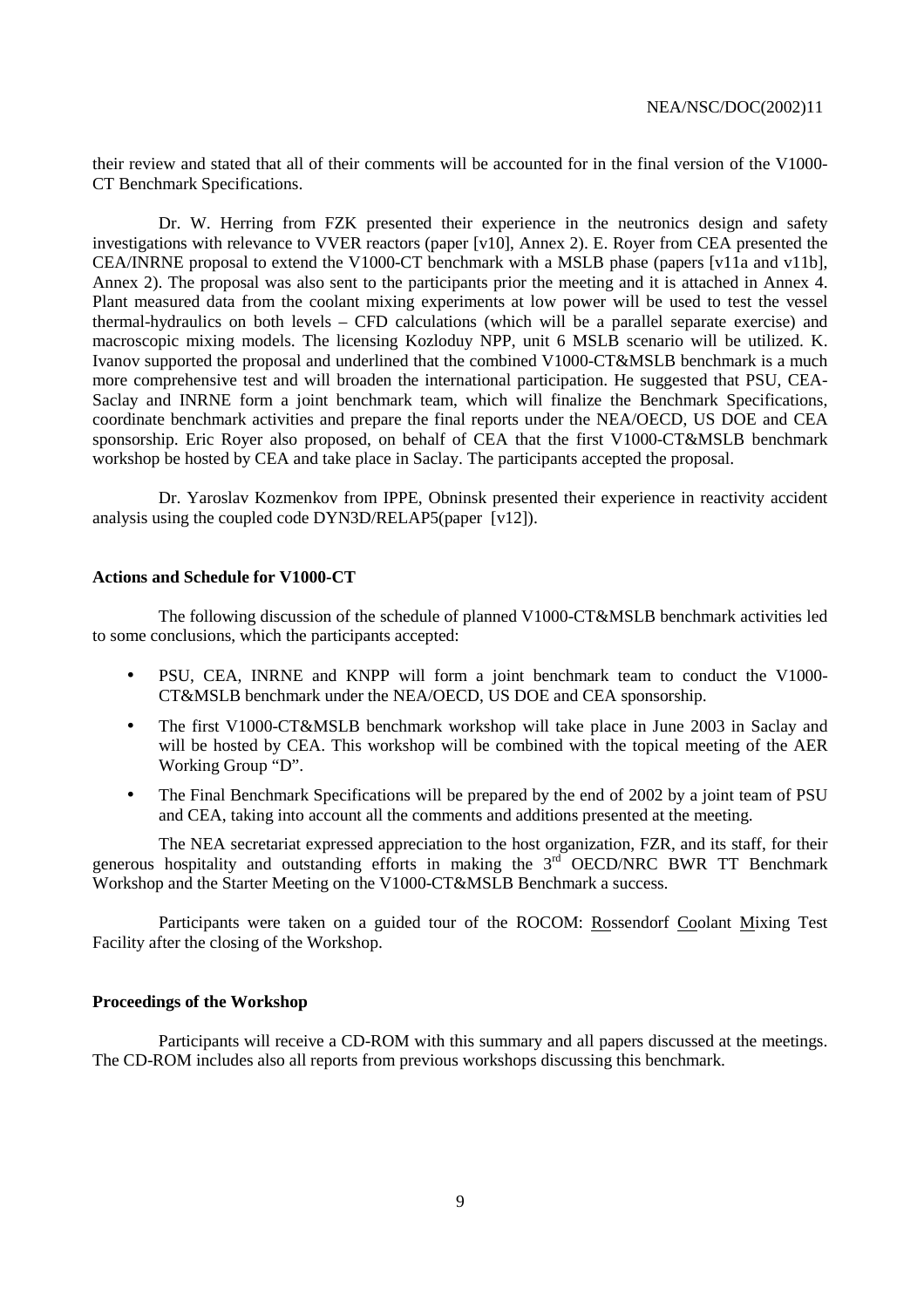## **Annex 1**

# **3rd Workshop on the BWRTT Benchmark, Rossendorf, 28-30.5.2002**

# List of Participants

| <b>FINLAND</b>                                                        |                                                        |
|-----------------------------------------------------------------------|--------------------------------------------------------|
| DAAVITTILA, Antti                                                     | Tel: +358 9 456 5028                                   |
| Research Scientist                                                    | Fax: $+358$ 9 456 5000                                 |
| VTT Processes, Tekniikantie 4C, Espoo                                 | Eml: Antti.Daavittila@vtt.fi                           |
| P.O. Box 1604                                                         |                                                        |
| FIN-02044 VTT                                                         |                                                        |
|                                                                       |                                                        |
| <b>FRANCE</b>                                                         |                                                        |
| MIGNOT, Gerard                                                        | $Tel: +33 4 4225 3354$                                 |
| DER/SERI/LCSI - Bat 212<br>CEA - CADARACHE                            | Fax: $+33$ 4 4225 3635<br>Eml: gerard.mignot@cea.fr    |
| 13108 St Paul Lez Durance                                             |                                                        |
|                                                                       |                                                        |
| RAMEAU, Brigitte                                                      | Tel: +33 04 38 78 59 95                                |
| CEA Grenoble                                                          | Fax: $+33$ 04 38 78 94 53                              |
| DEN/DTP/SMTH/LMDS                                                     | Eml: brigitte.rameau@cea.fr                            |
| 17 rue des Martyrs<br>38054 Grenoble Cedex 9                          |                                                        |
|                                                                       |                                                        |
| ROYER, Eric                                                           | Tel: +33 1 69 08 54 69                                 |
| Centre d'Etudes de Saclay                                             | Fax: $+33$ 1 69 08 85 68                               |
| CEA/DEN/DM2S/SFME                                                     | Eml: eric.royer@cea.fr                                 |
| 91191 Gif-sur-Yvette Cedex                                            |                                                        |
|                                                                       |                                                        |
| <b>GERMANY</b>                                                        |                                                        |
| GRUNDMANN, Ulrich<br>Institute of Safety Research                     | Tel: $+49$ (351) 260 3037<br>Fax: $+49$ (351) 260 2383 |
| Forschungszentrum Rossendorf                                          | Eml: U.Grundmann@fz-rossendorf.de                      |
| Postfach 510119                                                       |                                                        |
| D-01314 DRESDEN                                                       |                                                        |
|                                                                       |                                                        |
| HERING, Wolfgang                                                      | Tel: +49 (0) 7247 822556                               |
| Forschungszentrum Karlsruhe FZK<br>Institut für Reaktorsicherheit IRS | Fax: $+49$ (0) 7247 823718<br>Eml: hering@irs.fzk.de   |
| Herrmann-von-Helmholtz-Platz 1                                        |                                                        |
| Eggenstein-Leopoldshafen 76344                                        |                                                        |
|                                                                       |                                                        |
| KARRASCH, Bernhard                                                    | Tel: +49 9131 18 94011                                 |
| Framatome ANP GmbH                                                    | Fax: +49 9131 18 94345                                 |
| NGES1                                                                 | Eml: Bernhard.Karrasch@framatome-anp.de                |
| Bunsenstr. 43<br>Postfach 3220                                        |                                                        |
| D-91050 ERLANGEN                                                      |                                                        |
|                                                                       |                                                        |
| KLIEM, Soeren                                                         | Tel: $+49$ (351) 260 2318                              |
| Forschungszentrum Rossendorf                                          | Fax: $+49$ (351) 260 2383                              |
| Institute for Safety Research                                         | Eml: kliem@fz-rossendorf.de                            |
| P.O. Box 510119                                                       |                                                        |
| D-01314 DRESDEN                                                       |                                                        |
| KRUESSENBERG, Anne                                                    | Tel: +49 351 260 3067                                  |
| Institute of Safety Research                                          | Fax: +49 351 260 2021                                  |
| Forschungszentrum Rossendorf                                          | Eml: a.kruessenberg@fz-rossendorf.de                   |
| Postfach 510119                                                       |                                                        |
| D-01314 DRESDEN                                                       |                                                        |
|                                                                       |                                                        |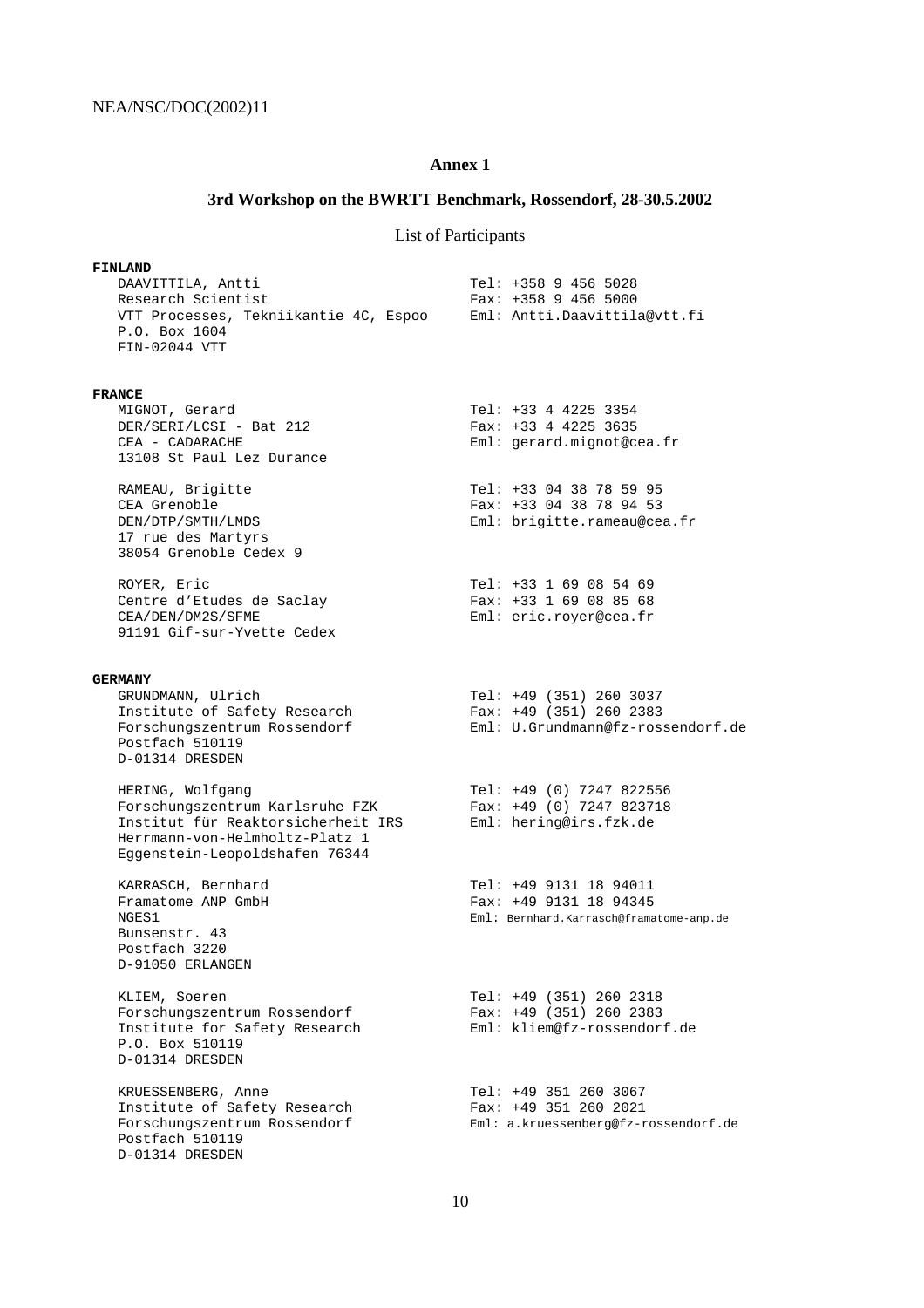LANGENBUCH, Siegfried<br>Gesellschaft fuer Anlagen und Tear: +49 (89) 3200 4599 Gesellschaft fuer Anlagen und Fax: +49 (89) 3<br>
Reaktorsicherheit mbH Fax: +49 (89) 3<br>
Faktorsicherheit mbH Eml: lab@grs.de Reaktorsicherheit mbH Postfach 13 28 Forschungsgelaende D-85748 GARCHING

 RINDELHARDT, Udo Tel: +49 (351) 260 3663 Institute of Safety Research Fax: Postfach 510119 D-01314 DRESDEN

Forschungszentrum Rossendorf<br>P.O.Box 51 01 19 D-01314 Dresden

SCHMIDT, Klaus Dieter<br>Gesellschaft fuer Anlagen und Tear: +49 89 3200 4599 Gesellschaft fuer Anlagen und Fax: +49 89 320<br>Reaktorsicherheit Eml: smk@grs.de Reaktorsicherheit GRS mbH Forschungsgelaende D-85748 Garching

Gesellschaft fuer Anlagen und<br>Reaktorsicherheit GRS mbH Forschungsgelaende D-85748 Garching

 D-91050 ERLANGEN Freyeslebenstrasse 1

 Director Fax: +49 (351) 260 3440 Research Center Rossendorf P.O. Box 51 01 19 D-01314 DRESDEN

#### **ITALY**

 Universita degli Studi di Pisa Fax: +39 050 836665 & production engineering Via Diotisalvi, 2 I-56126 PISA

 D'AURIA, Francesco Tel: +39 (050) 836653 Universita degli Studi di Pisa Fax: +39 (050) 836665 Dept. of mechanical, nuclear Eml: dauria@ing.unipi.it & production engineering Via Diotisalvi, 2 I-56126 PISA

 Forschungszentrum Rossendorf Eml: u.rindelhardt@fz-rossendorf.de ROHDE, Ulrich<br>Forschungszentrum Rossendorf (Fax: +49 351 260 2383 Eml: U.Rohde@fz-rossendorf.de VELKOV, Kiril Tel: +49 (89) 3200 4428 Eml: vek@grs.de VELTEN, Roger Tel: +49 (9131) 189 7564 Framatome-ANP GmbH **Fax: +49 (9131)** 189 5243 Postfach 3220 Eml: Roger.Velten@framatome-anp.de WEISS, Frank-Peter Tel: +49 (351) 260 3480 Institute for Safety Research Eml: F.P.Weiss@fz-rossendorf.de BOUSBIA SALAH, Anis Tel: +39 050 836675 Dept. of mechanical, nuclear Eml: o105808@docenti.ing.unipi.it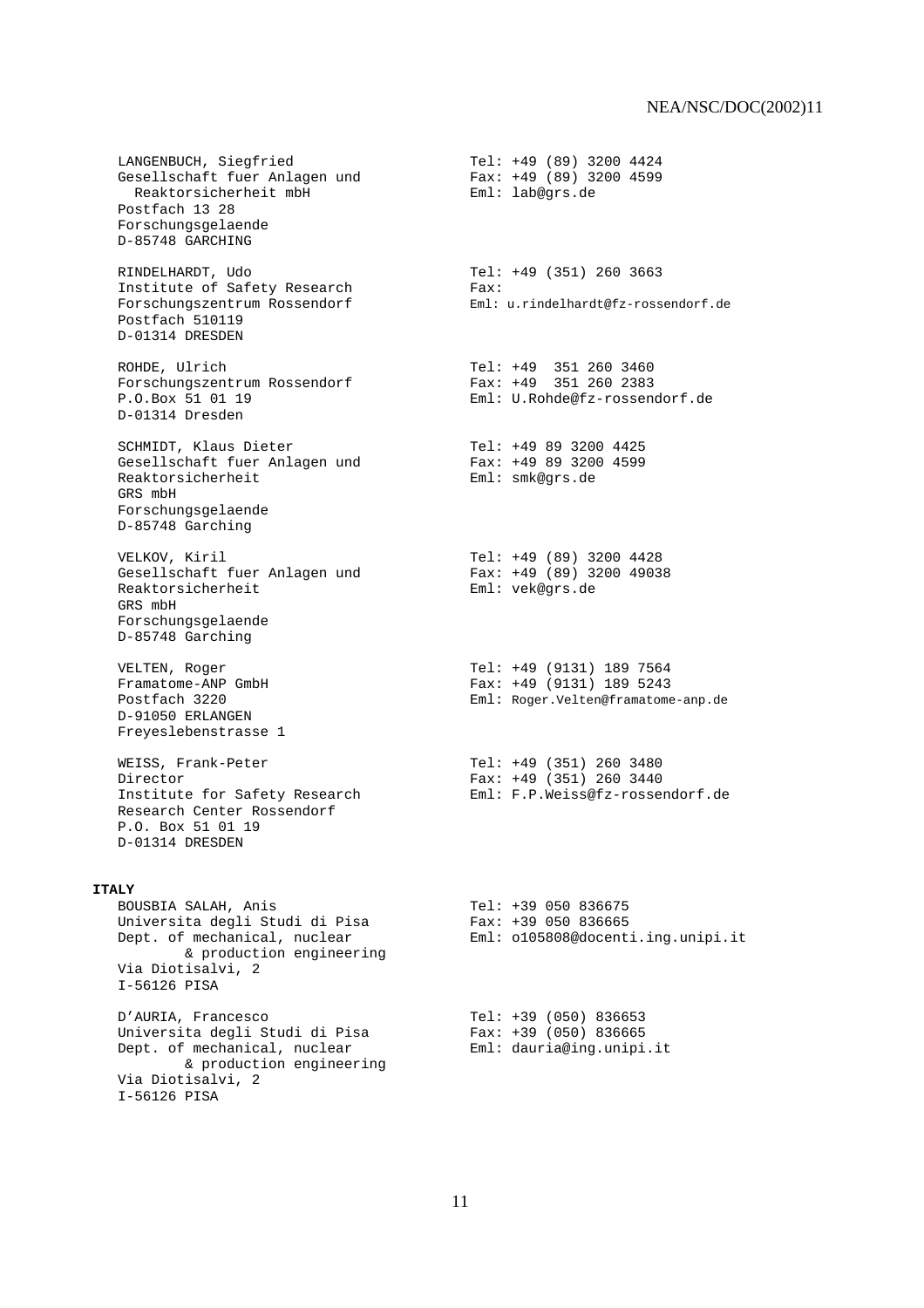E-28036 MADRID

| LO NIGRO, Angelo<br>Universita di Pisa<br>Dept. of mechanical, nuclear &<br>production engineering<br>Via Leopardi 23-2<br>16011 Arenzano (ge)                                                                   |      | Tel: +39 010 5723883<br>Fax: +39 010 9127643<br>Eml: angelo.lonigro@rina.org             |
|------------------------------------------------------------------------------------------------------------------------------------------------------------------------------------------------------------------|------|------------------------------------------------------------------------------------------|
| <b>JAPAN</b><br>HOTTA, Akitoshi<br>TEPCO Systems Corporation<br>In-Core Management Systems Dept.<br>Tokyo Bijyutsu Club Building<br>6-19-15 Shinbashi, Minato-ku<br>TOKYO 105-0004                               |      | Tel: $+81$ (3) 4586 6742<br>Fax: $+81$ (3) 4586 1190<br>Eml: hotta-akitoshi@tepsys.co.jp |
| MIYAJI, Takamasa<br>Nuclear Fuel Industries, Ltd.<br>3135-41, Muramatsu,<br>Tokai-mura Naka-gun,<br>Ibaraki, 319-1196                                                                                            |      | Tel: +81 29 287 8236<br>Fax: +81 29 287 8222<br>Eml: Miyaji@nfi.co.jp                    |
| UI, Atsushi<br>Nuclear Fuel Industries, Ltd.<br>3135-41, Muramatsu,<br>Tokai-mura Naka-gun,<br>Ibaraki, 319-1196                                                                                                 |      | Tel: +81 29 287 8236<br>Fax: $+81$ 29 287 8222<br>Eml: uienti.co.jp                      |
| UTSUNO, Hideaki<br>Institute of Nuclear Safety (INS)<br>Nuclear Power Engineering Corporation (NU Eml: utsuno@nupec.or.jp<br>Fujita Kanko - Toranomon Bldg. 7F<br>3-17-1, Toranomon, Minato-ku<br>TOKYO 105-0001 |      | Tel: $+81$ 3 4512 2742<br>Fax: $+81$ 3 4512 2799                                         |
| <b>RUSSIAN FEDERATION</b><br>* DANILIN, Sergey<br>RRC "Kurchatov Institute"<br>Institute of Nuclear Reactors<br><b>VVER Department</b><br>Kurchatov sq. 1<br>123182 Moscow                                       |      | Tel: $+7$ (095) 196 7750<br>Fax: $+7$ (095) 196 6172<br>Eml: serg@vver.kiae.ru           |
| KOZMENKOV, Yaroslav<br>Institute of Physics and Power Eng.<br>Bondarenko Sq.1<br>Obninsk, 249 033, Kaluga Region                                                                                                 | Tel: | Fax: $+7$ $+49$ 351 260 2383<br>Eml: Y.Kozmenkov@fz-rossendorf.de                        |
| <b>SPAIN</b><br>* ARAGONES BELTRAN, Jose M.<br>Dept. de Ingenieria Nuclear<br>ETSI-Industriales<br>Univ. Politecnica de Madrid<br>Jose Gutierrez Abascal 2<br>E-28006 MADRID                                     |      | Tel: +34 91 336 3108<br>Fax: +34 91 336 3002<br>$Eml: \text{argo@din.upm.es}$            |
| GOMEZ, Andres J.<br>Iberdrola Ingenieria<br>y Consultoria<br>Ave. Burgos 8B                                                                                                                                      |      | Tel: +34 91 767 52 34<br>Fax: +34 91 767 53 89<br>Eml: agn@iberdrolaingenieria.es        |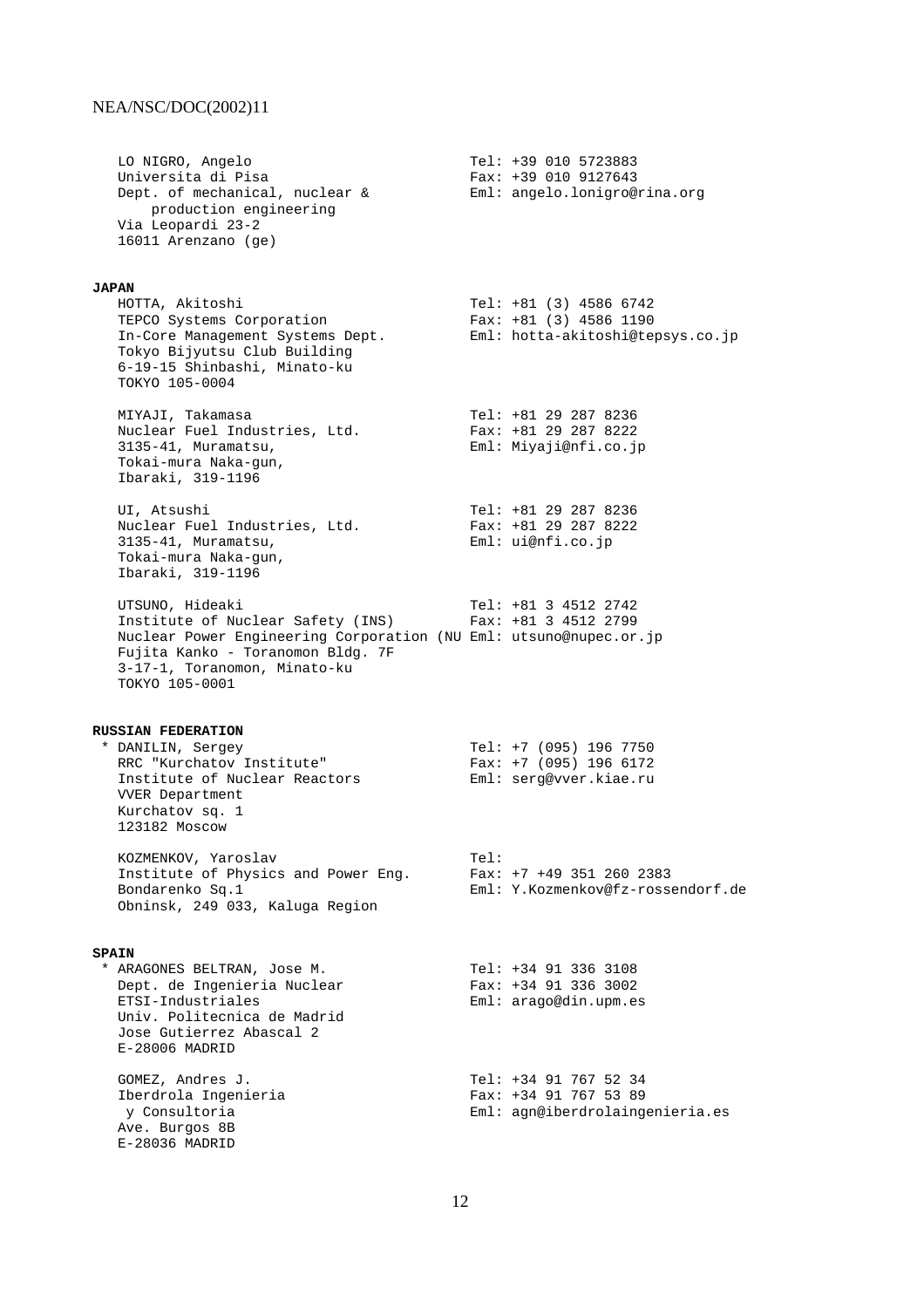VERDU MARTIN, Gumersindo  $Tel: +34 96 387 76 30$  Departamento de Ingenieria Quimica y Nucl Fax: +34 96 387 76 39 Universidad Politecnica Eml: gverdu@iqn.upv.es Campus Camino de Vera P.O. Box 22012 46071 VALENCIA **SWEDEN** PANAYOTOV, Dobromir Tel: +46 21 347743 Westinghouse<br>
SE-721 63 Vasteras<br>
Fal: dobromir.panayotov@g Eml: dobromir.panayotov@se.westinghouse.com **SWITZERLAND** BARTEN, Werner<br>Laboratory for Reactor Physics Fax: +41 56 310 23 27 Laboratory for Reactor Physics Fax: +41 56 310 23 27 and Systems Behaviour Eml: Werner.Barten@psi.ch Paul Scherrer Institut CH-5232 Villigen PSI FERROUKHI, Hakim Tel: +41 (0)56 310 4062 Nuclear Energy and Safety Research Depart Fax: +41 (0)56 310 2327 Laboratory for Reactor Physics and System Eml: Hakim.Ferroukhi@psi.ch Behaviour Paul Scherrer Institut CH-5232 Villigen PSI **UNITED STATES OF AMERICA** IVANOV, Boyan Tel: +1 (814) 865 8751 Nuclear Engineering Programme Fax: +1 (814) 865 8499 The Pennsylvania State University Eml: bivanov@psu.edu 16 Reber Building University Park PA 16802-1408 IVANOV, Kostadin Tel: +1 (814) 865 0040 Associate Professor Fax: +1 (814) 865 8499 Nuclear Engineering Programme Eml: kni1@psu.edu The Pennsylvania State University 230 Reber Building University Park PA 16802 OLSON, Andy<br>
Exelon Corporation<br>
Fax: +1 (610) 765 5651 Fax:  $+1$  (610) 765 5651 200 Exelon Way, KSA-2N Eml: andy.olson@exeloncorp.com Kennett Square PA 19348 SARIKAYA, Baris Tel: +1 (814) 865 8751 Nuclear Engineering Programme Fax: +1 (814) 865 8499 The Pennsylvania State University Eml: sarikaya@psu.edu 16 Reber Building University Park PA 16802 ULSES, Tony P.<br>
Office of Research<br>
Tel: +1 301 415 5160<br>
Fax: +1 301 415 5160 Office of Research USNRC Eml: apu@nrc.gov MS T 10K8 Washington, DC 20555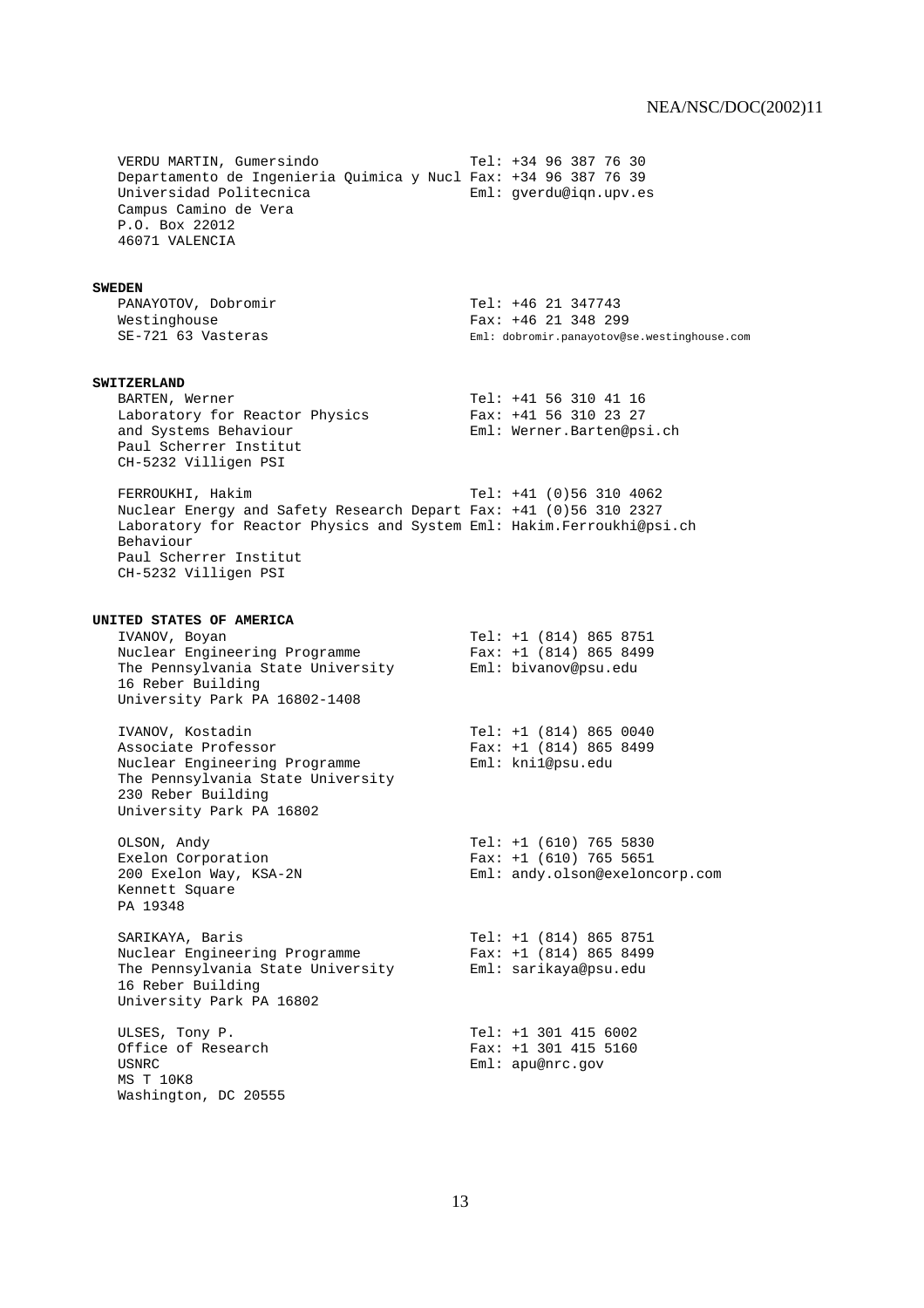VELA GARCIA, Monica Tel: +1 814 865 8751 Nuclear Engineering Programme Fax: +1 814 863 4848 The Pennsylvania State University Eml: mxv185@psu.edu 230 Reber Building University Park PA 16802

|  |  | SARTORI, Enrico | International Organisations<br>OECD/NEA Data Bank<br>Le Seine-Saint Germain<br>12 boulevard des Iles<br>F-92130 ISSY-LES-MOULINEAUX |  |  |  |  |  | Eml: sartori@nea.fr | Tel: +33 1 45 24 10 72 / 78<br>Fax: +33 1 45 24 11 10 / 28 |
|--|--|-----------------|-------------------------------------------------------------------------------------------------------------------------------------|--|--|--|--|--|---------------------|------------------------------------------------------------|

\* regrets not to have been able to attend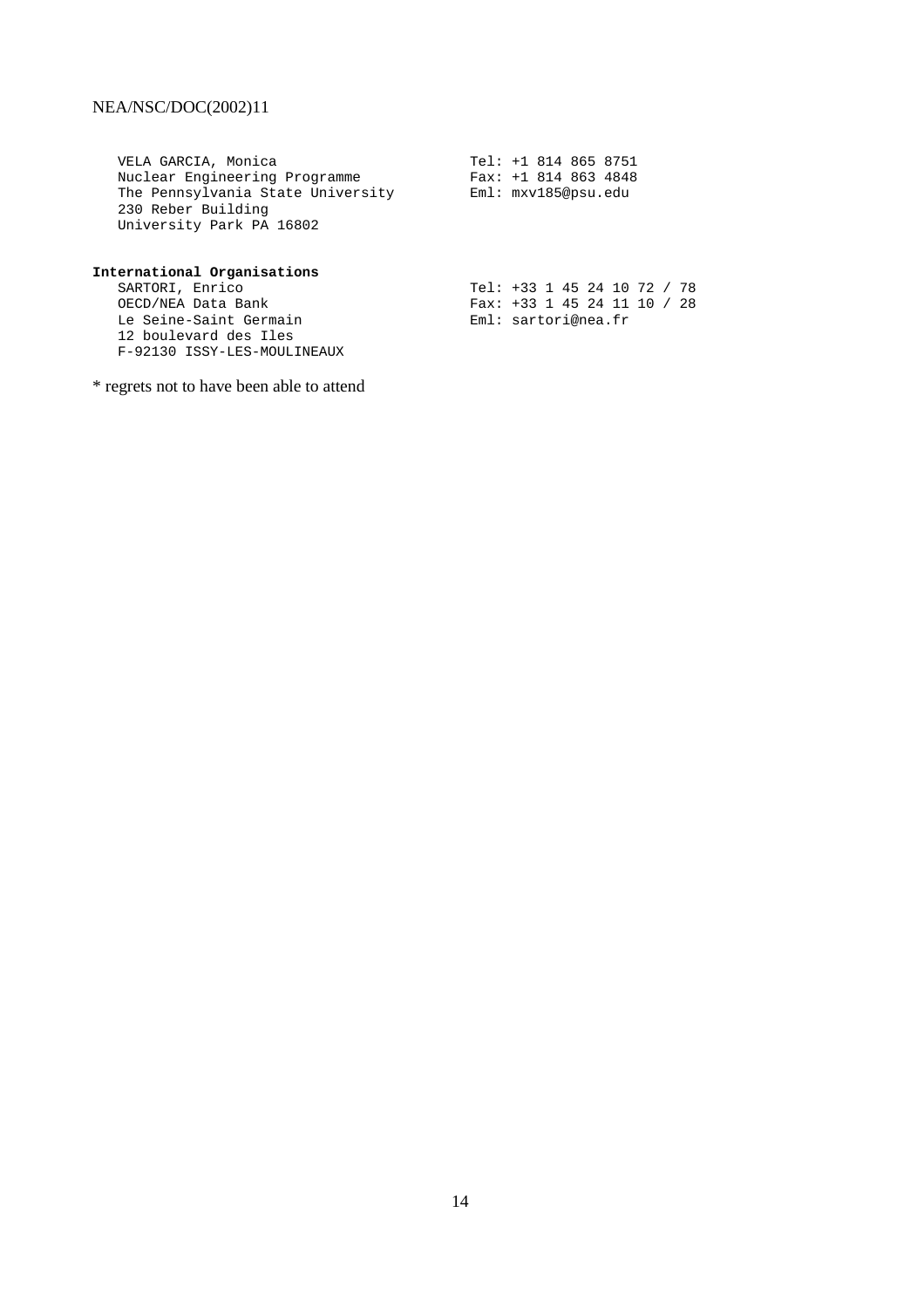## **Annex 2**

#### **Workshop Programme**

( [nn] indicates the paper number as identified on CD-ROM)

## **Session 1** Chair: Ulrich Grundmann

- Introduction and Welcome
	- Intorduction of Participants [b01]
	- Review of Agenda [b02]
	- Frank-Peter Weiss: Activities at FZR [b03]
- Opening remarks on behalf of NEA Francesco D'Auria
- Tony P. Ulses: "Status of TRACM/PARCS Development," [b04]

#### **Session 2** Chair: Andy Olson

#### *Phase I*

- 1. Monica Vela-Garcia: First Exercise Presentation of Summary Tables & Graphs of Results Submitted [b05]
- 2. Presentation of results by participants
	- Tony Ulses and Bedirhan Akdeniz,, "OECD/NRC Boiling Water Reactor Turbine Trip Benchmark, TRAC-M Analysis for Exercise 1"[b06]
	- D. Panayotov: OECD BWR TT Benchmark Exercise 1: Final Results obtained with POLCA-T code [b07]
	- W. Barten, H. Ferroukhi, P. Coddington: OECD/NEA & USNRC BWR Turbine Trip Benchmark: PSI Final Results of Phase I and Parameter Variation using RETRAN-3D [b08]
	- Atsushi Ui, Takamasa Miyaji: "Peach Bottom 2 Turbine Trip Benchmark using TRAC-BF1/COS3D, Exercise I" [b09]
	- Bedirhan Akdeniz, and Barish Sarikaya: "OECD/NRC Boiling Water Reactor Turbine Trip Benchmark, TRAC-BF1 Analysis for Exercise 1" [b10]
	- B. Karrasch,: Exercise 1 : S-RELAP5 Results [b11]
- 3. Discussion of Results

## **Session 3** Chair: Anthony Ulses

## *Phase II*

- 1. Monica Vela- Garcia: Second Exercise Presentation of Summary Tables & Graphs of Results Submitted [b12]
- 2. Presentation of results by participants
	- S.Langenbuch,K.-D.Schmidt,K.Velkov: Sensitivity study for BWR-TT benchmark, Phase 2, by the coupled code ATHLET-QUABOX/CUBBOX [b13]
	- Ulrich Grundmann, Ulrich Rohde: "DYN3D Results for Phase 2 of the BWR TT Benchmark by Using Different Models" [b14]
	- Baris Sarikaya and Kostadin Ivanov: Analysis of the BWR Turbine Trip Core Transient with TRAC-BF1/NEM (Exercise 2) [b15]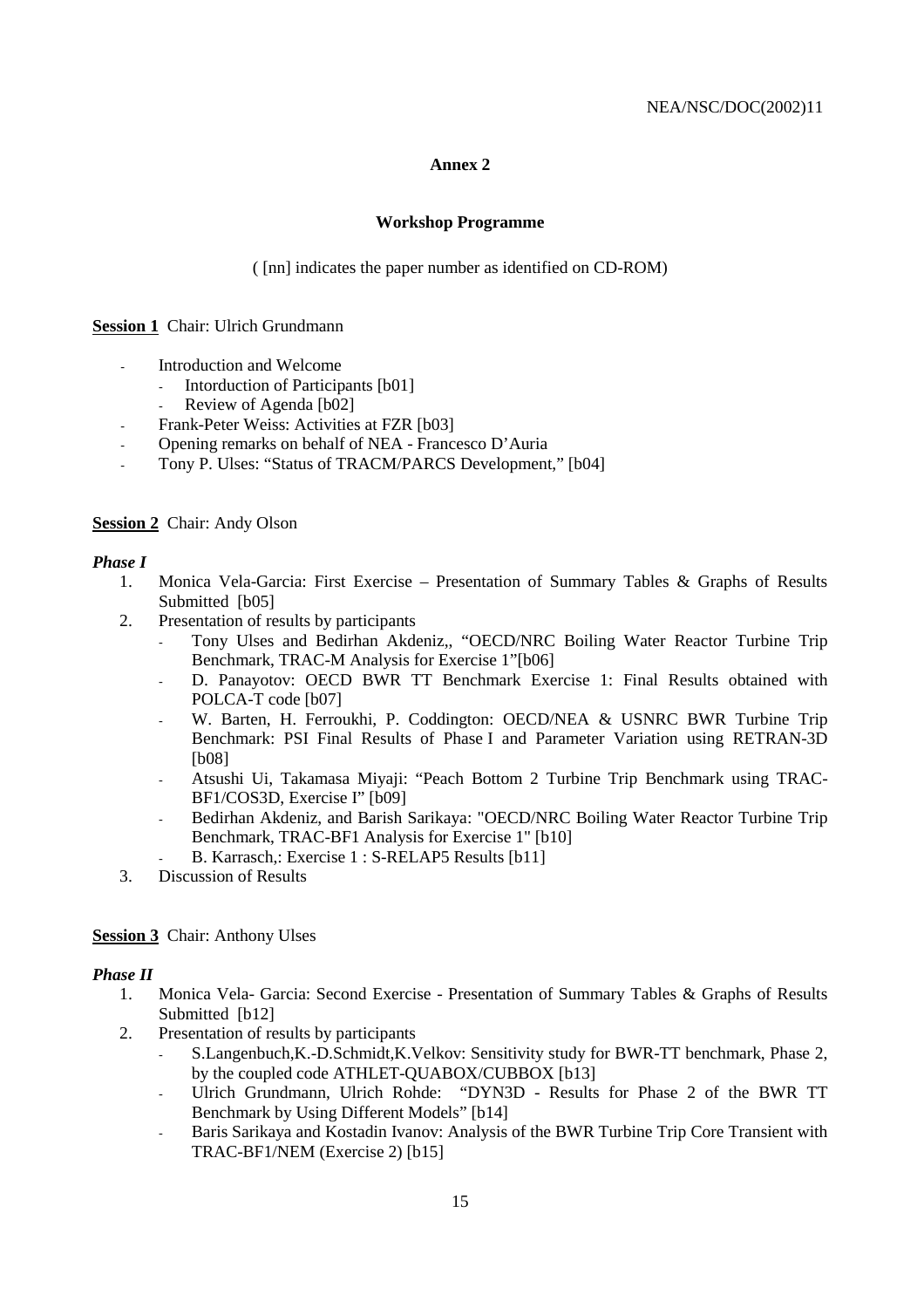- Takamasa Miyaji, Atsushi Ui: "Peach Bottom 2 Turbine Trip Benchmark using TRAC-BF1/COS3D, Exercise II [b16]
- W. Barten, H. Ferroukhi, P. Coddington: OECD/NEA & USNRC BWR Turbine Trip Benchmark: PSI Results of Phase II with Flow and Pressure Boundary Conditions using RETRAN-3D [b17]
- A. Salah, J. Vedovi, F. D'Auria, G. Galassi, and K. Ivanov: "Results for Exercise 2 Using Coupled RELAP5/PARCS Codes" [b18]
- B. Karrasch, R. Velten: Exercise 2 : Results based on RAMONA5 Calculations [b19]
- 3. Discussion of Results

## **Session 4 C**hair: Akitoshi Hotta

## *Phase III*

- 1. Bedirhan Akdeniz and Monica Vela-Garcia: Exercise 3 Presentation of Summary Tables & Graphs of Results Submitted [b20]
- 2. Andy Olson: Steam Separator Inertia Sensitivity Studies for Exercise 3 [b21]
- 3. Presentation of results by participants
	- B. Karrasch, R. Velten: Exercise 3: S-RELAP5 / RAMONA5 (3d) Control Rod Insertion at 0.75 sec : Preliminary Results [b22]
	- Anis Bousbiah Salah: Preliminary Results of Exercise 3 using Coupled RELAP5/PARCS codes [b23]
	- Akitoshi Hotta: Results of Exercise 3 by TRAC/BF1-ENTRÉE [b24]
	- Eric Royer, Gerard Mignot: CEA preliminary results for exercise 3 [b25]
	- S.Langenbuch,K.-D.Schmidt,K.Velkov: Preliminary results for BWR-TT benchmark, Phase3, by the coupled code ATHLET-QUABOX/CUBBOX[b26]
	- D. Panayotov: OECD BWR TT Benchmark Exercise 3: Preliminary Results obtained with POLCA-T code [b27]
	- Tony P. Ulses, Deokjung Lee, Thomas Downar: "Peach Bottom 2 turbine Trip Benchmark Exercise 3 Analysis [b28]
	- Atsushi Ui, Takamasa Miyaji: "Peach Bottom 2 Turbine Trip Benchmark using TRAC-BF1/COS3D, Exercise III" [b29]
	- W. Barten, H. Ferroukhi, P. Coddington: OECD/NEA & USNRC BWR Turbine Trip Benchmark: PSI First Results of Phase III using RETRAN-3D [b30]
	- G. Verdú: Sensitivity Analysis of the Results of the Third Exercise
	- T. Ulses, and B. Akdeniz: "PARCS/TRAC-M Analysis Exercise 3 Extreme Scenarios Modelling " [b32]
- 4. Discussion of Results

**Session 5** Chair: Siegfried Langenbuch

- 1. Defining work plan and schedule, actions required for finalising the reports of the 3 phases
	- Actions for  $4<sup>th</sup>$  Workshop, 6 October 2002 at Seoul
	- Schedule of Publication
	- Session at Physor-2002: Status of Papers and publishing in journals
- 2. F. D'Auria: Information about and Co-operation with the EC CRISSUE-S Project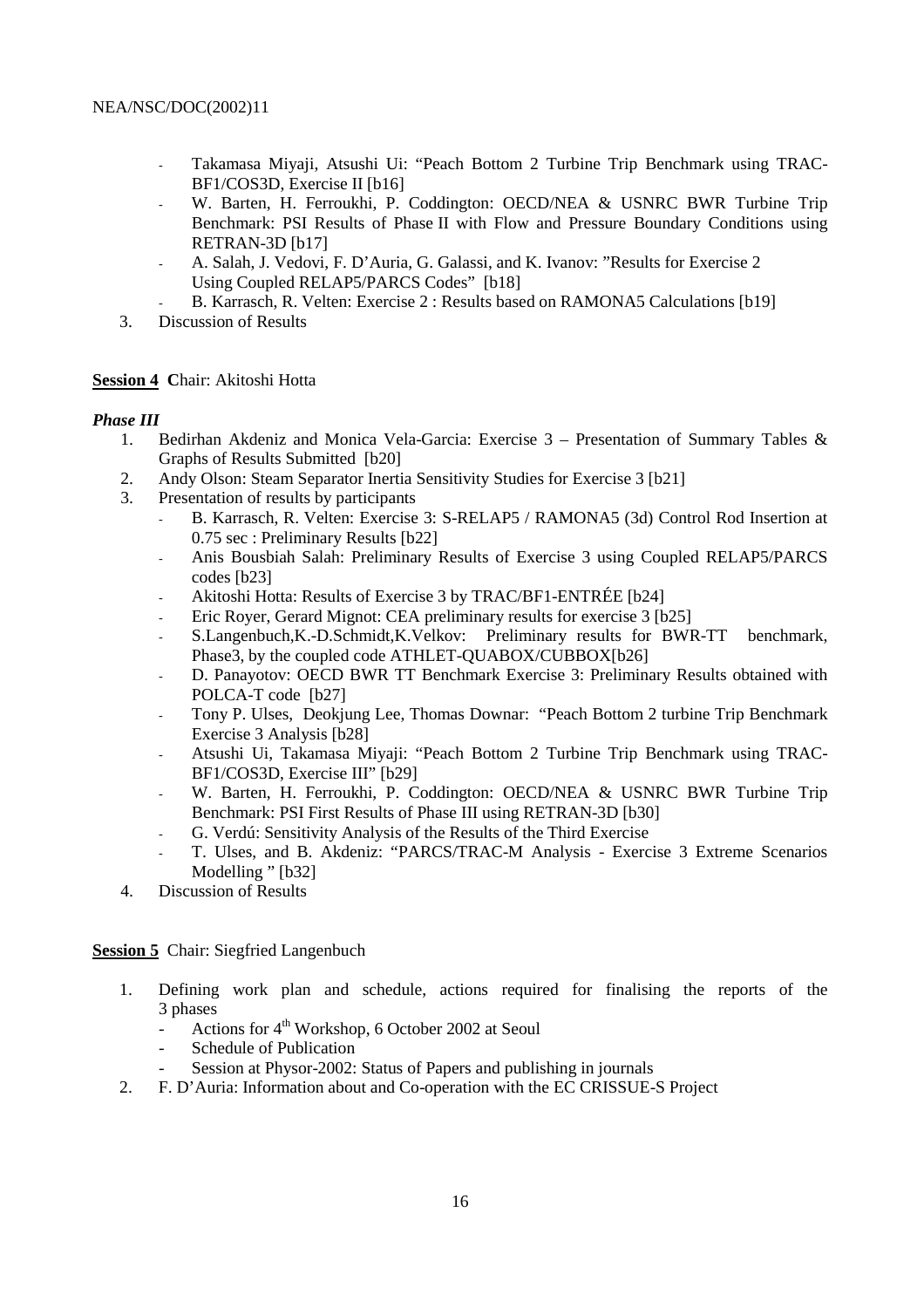## **Session 6**

*Part 1* Chair: P. Siltanen

## *VVER-1000 Coolant Transient Benchmark. (V1000-CT)*

Introduction of participants [v01]

- 1. Presentation of Draft Benchmark Specification:
	- B. Ivanov and K. Ivanov : "VVER-1000 Thermal-hydraulic plant data" [v03]
	- B. Ivanov and K. Ivanov, "Neutron kinetics core specifications for VVER-1000 Benchmark" [v04]
	- B. Ivanov and K. Ivanov, "VVER-1000 Benchmark Cross-Section Library Cross-Section Generation and Modeling" [v05]
	- B. Ivanov, and K. Ivanov "VVER-1000 Benchmark Exercises (Phases) and Scenarios" [v06]
	- P. Groudev, and M. Pavlova: "RELAP5/MOD3.3 Investigation of Exercise 1 of the VVER-1000 Benchmark" [v07]

*Part 2* Chair: U. Rohde

## *Feedback from discussions at the Atomic Energy Research (AER) meeting in Moscow concerning AER participation / sponsorship*

- 1. P. Siltanen : Review of V1000-CT Specification by AER Working Group D. [v08]
- 2. P. Siltanen: AER Working Group D: Overview of AER Dynamic Benchmarks in 3D Hexagonal Geometry [v09]
- 3. Comments from participants
	- V. Sanchez, C. Broeders, W. Hering: FZK/IRS Experience in Neutronic design and Safety Investigations with Relevance to VVER-Reactors [v10]
	- D. Caruge, N. Kolev, E. Royer,: Extension of Benchmark with a phase on a VVER-1000 MSLB Benchmark Problem [v11a, v11b]
- 4. Participants' presentation on their experience analyzing VVER-1000 reactivity transients
	- Y. Kozmenkov, Y. Orekhov, U. Grundmann, S. Kliem, S. Mittag, U. Rohde, Benchmarking of the DYN3D/RELAP5 Code System [v12]
- 5. Work plan and schedule

## **Date and place of the first workshop for the V1000-CT1 benchmark**

(proposed: CEA Saclay France)

## **Conclusion and Closing Remarks**

## **Visit of ROCOM Facility**

A visit the mixing facility ROCOM during the workshop was arranged for interested participants.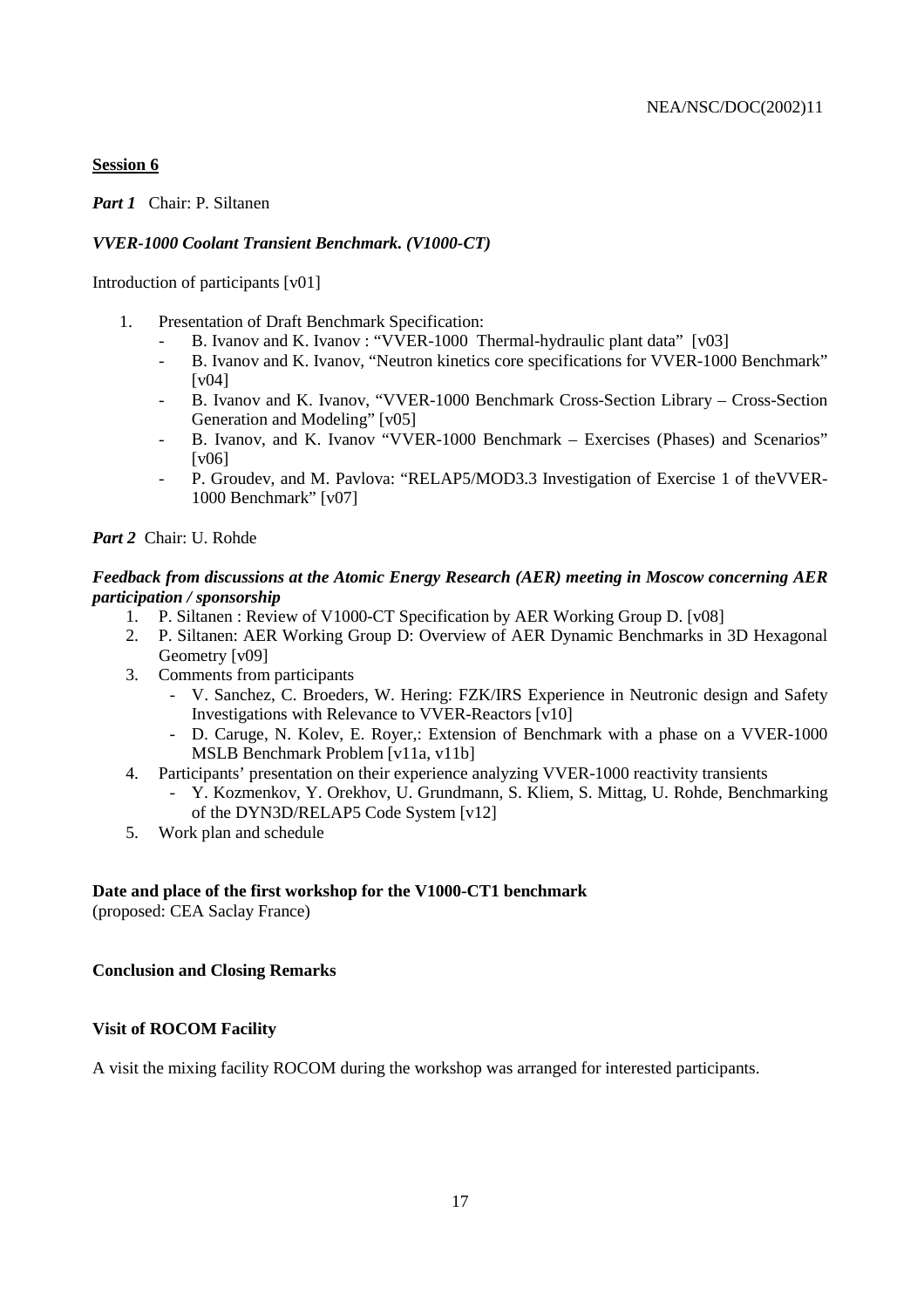## **Annex 3**

# **VVER-1000 Coolant Transient Start Meeting, 30 May 2002 Rossendorf)**

# **List of Participants**

| <b>CZECH REPUBLIC</b><br>HADEK, Jan<br>Nuclear Research Institute Rez plc<br>250 68 Rez near Prague                                                           | Tel: +420 2 6617 2169<br>Fax: $+420$ 2 6617 2334<br>Eml: hdj@ujv.cz                       |
|---------------------------------------------------------------------------------------------------------------------------------------------------------------|-------------------------------------------------------------------------------------------|
| <b>FINLAND</b><br>DAAVITTILA, Antti<br>Research Scientist<br>VTT Processes, Tekniikantie 4C, Espoo<br>P.O. Box 1604<br>FIN-02044 VTT                          | Tel: +358 9 456 5028<br>$Fax: +358 9 456 5000$<br>Eml: Antti.Daavittila@vtt.fi            |
| SILTANEN, T. Pertti J.<br>Fortum Nuclear Services Ltd.<br>P.O. Box 10<br>Rajtorpantie 8, Vantaa<br>FIN-00048 FORTUM                                           | Tel: +358 1045 32412<br>Fax: +358 1045 33355<br>Eml: Pertti.Siltanen@fortum.com           |
| <b>FRANCE</b><br>ROYER, Eric<br>Centre d'Etudes de Saclay<br>CEA/DEN/DM2S/SFME<br>91191 Gif-sur-Yvette Cedex                                                  | Tel: +33 1 69 08 54 69<br>Fax: $+33$ 1 69 08 85 68<br>Eml: eric.royer@cea.fr              |
| <b>GERMANY</b><br>GRUNDMANN, Ulrich<br>Institute of Safety Research<br>Forschungszentrum Rossendorf<br>Postfach 510119<br>D-01314 DRESDEN                     | Tel: +49 (351) 260 3037<br>Fax: $+49$ (351) 260 2383<br>Eml: U.Grundmann@fz-rossendorf.de |
| HERING, Wolfgang<br>Forschungszentrum Karlsruhe FZK<br>Institut für Reaktorsicherheit IRS<br>Herrmann-von-Helmholtz-Platz 1<br>Eqqenstein-Leopoldshafen 76344 | Tel: +49 (0) 7247 822556<br>Fax: +49 (0) 7247 823718<br>Eml: hering@irs.fzk.de            |
| KLIEM, Soeren<br>Forschungszentrum Rossendorf<br>Institute for Safety Research<br>P.O. Box 510119<br>D-01314 DRESDEN                                          | Tel: +49 (351) 260 2318<br>Fax: +49 (351) 260 2383<br>Eml: kliem@fz-rossendorf.de         |
| LANGENBUCH, Siegfried<br>Gesellschaft fuer Anlagen und<br>Reaktorsicherheit mbH<br>Postfach 13 28<br>Forschungsgelaende<br>D-85748 GARCHING                   | Tel: +49 (89) 3200 4424<br>Fax: $+49$ (89) 3200 4599<br>Eml: lab@qrs.de                   |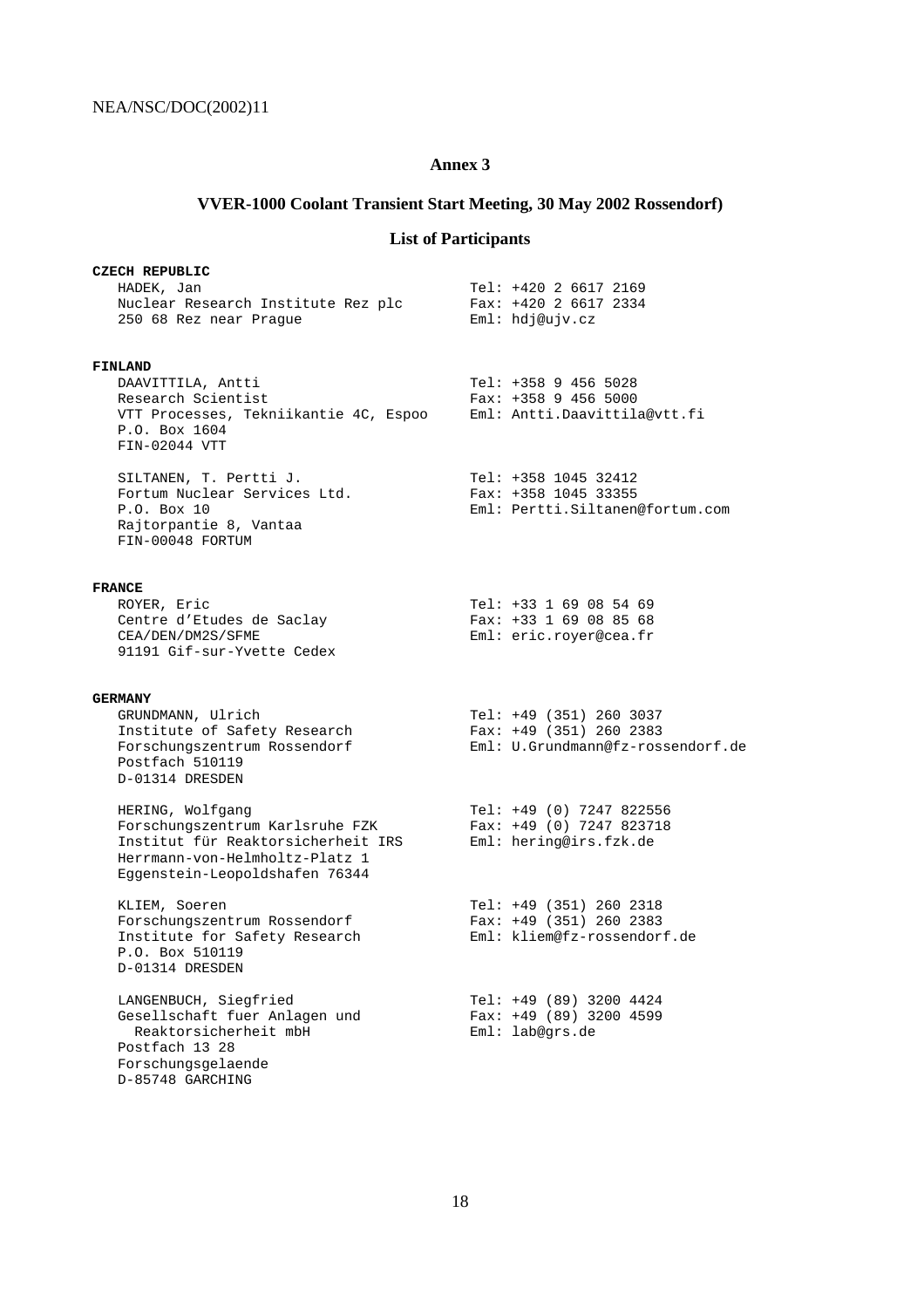MITTAG, Siegfried<br>Forschungszentrum Rossendorf (Fax: +49 351 260 2383 Forschungszentrum Rossendorf<br>Postfach 510119 Eml: mittag@fz-rossendorf.de 01314 DRESDEN RINDELHARDT, Udo Tel: +49 (351) 260 3663 Institute of Safety Research Fax:<br>Forgabungsschuum Bossenderf Forschungszentrum Rossendorf Eml: u.rindelhardt@fz-rossendorf.de Postfach 510119 D-01314 DRESDEN ROHDE, Ulrich Tel: +49 351 260 3460 Forschungszentrum Rossendorf Fax: +49 351 260 2383 P.O.Box 51 01 19 Eml: U.Rohde@fz-rossendorf.de D-01314 Dresden SANCHEZ-ESPINOZA, Victor Hugo Tel: +49 7247 82 2283 Institute of Reactor Safety (IRS) Fax: +49 7247 82 3718 Forschungszentrum Karlsruhe GmbH Eml: sanchez@irs.fzk.de Hermann-von-Helmholtz-Platz 1 D-76344 Eggenstein-Leopoldshafen SCHMIDT, Klaus Dieter Tel: +49 89 3200 4425 Gesellschaft fuer Anlagen und Fax: +49 89 3200<br>Reaktorsicherheit Fami: smk@grs.de Reaktorsicherheit GRS mbH Forschungsgelaende D-85748 Garching VELKOV, Kiril Tel: +49 (89) 3200 4428 Gesellschaft fuer Anlagen und Fax: +49 (89) 3<br>Reaktorsicherheit Fami: vek@grs.de Reaktorsicherheit GRS mbH Forschungsgelaende D-85748 Garching WEISS, Frank-Peter Tel: +49 (351) 260 3480 Director<br>
Fax: +49 (351) 260 3440<br>
Institute for Safety Research<br>
Eml: F.P.Weiss@fz-rosser Institute for Safety Research Eml: F.P.Weiss@fz-rossendorf.de Research Center Rossendorf P.O. Box 51 01 19 D-01314 DRESDEN **ITALY** BOUSBIA SALAH, Anis Tel: +39 050 836675 Universita degli Studi di Pisa Fax: +39 050 836665 Dept. of mechanical, nuclear Eml: o105808@docenti.ing.unipi.it & production engineering Via Diotisalvi, 2 I-56126 PISA D'AURIA, Francesco Tel: +39 (050) 836653 Universita degli Studi di Pisa Fax: +39 (050) 836665 Dept. of mechanical, nuclear Eml: dauria@ing.unipi.it & production engineering Via Diotisalvi, 2 I-56126 PISA LO NIGRO, Angelo<br>
Universita di Pisa<br>
Tax: +39 010 9127643 Fax: +39 010 9127643 Dept. of mechanical, nuclear & Eml: angelo.lonigro@rina.org production engineering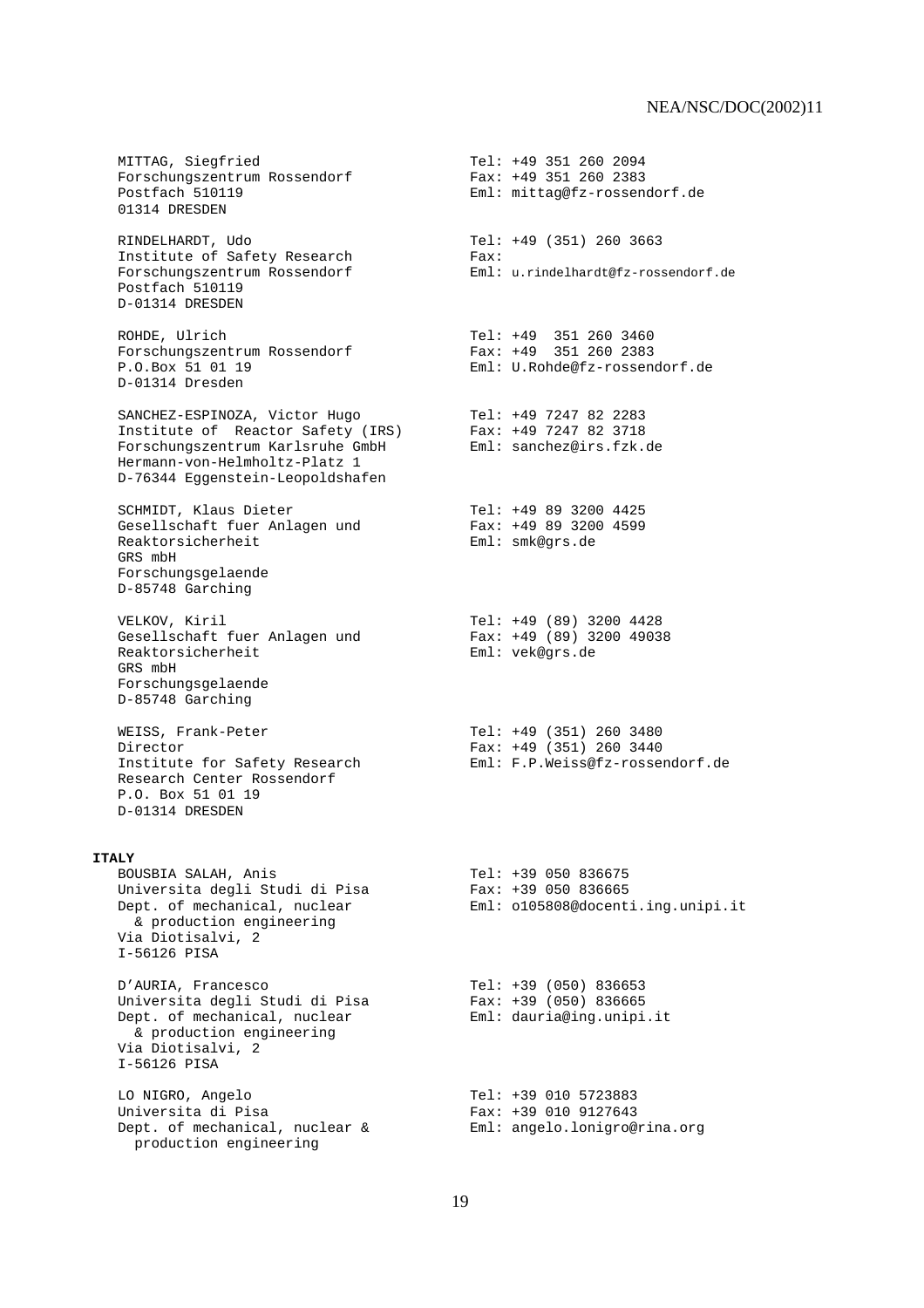Via Leopardi 23-2 16011 Arenzano (ge)

#### **JAPAN**

 HOTTA, Akitoshi Tel: +81 (3) 4586 6742 TEPCO Systems Corporation Fax: +81 (3) 4586 1190 In-Core Management Systems Dept. Eml: hotta-akitoshi@tepsys.co.jp Tokyo Bijyutsu Club Building 6-19-15 Shinbashi, Minato-ku TOKYO 105-0004 **RUSSIAN FEDERATION** \* DANILIN, Sergey Tel: +7 (095) 196 7750 RRC "Kurchatov Institute" Fax: +7 (095) 196 6172 Institute of Nuclear Reactors Eml: serg@vver.kiae.ru VVER Department Kurchatov sq. 1 123182 Moscow KOZMENKOV, Yaroslav Tel: Institute of Physics and Power Engineerin Fax: +7 +49 351 260 2383 Bondarenko Sq.1 Eml: Y.Kozmenkov@fz-rossendorf.de Obninsk 249 033, Kaluga Region **SPAIN** \* ARAGONES BELTRAN, Jose M. Tel: +34 91 336 3108 Dept. de Ingenieria Nuclear Fax: +34 91 336 3002 ETSI-Industriales Eml: arago@din.upm.es Univ. Politecnica de Madrid Jose Gutierrez Abascal 2 E-28006 MADRID **SWEDEN** PANAYOTOV, Dobromir Tel: +46 21 347743 Fax: +46 21 348 299

**SWITZERLAND**<br>FERROUKHI, Hakim Tel: +41 (0)56 310 4062 Nuclear Energy and Safety Research Dep. Fax: +41 (0)56 310 2327 Laboratory for Reactor Physics and System Eml: Hakim.Ferroukhi@psi.ch Behaviour Paul Scherrer Institut CH-5232 Villigen PSI

SE-721 63 Vasteras Eml: dobromir.panayotov@se.westinghouse.com

#### **UNITED STATES OF AMERICA**

| IVANOV, Boyan                     | Tel: +1 (814) 865 8751   |
|-----------------------------------|--------------------------|
| Nuclear Engineering Programme     | Fax: $+1$ (814) 865 8499 |
| The Pennsylvania State University | Eml: bivanov@psu.edu     |
| 16 Reber Building                 |                          |
| University Park PA 16802-1408     |                          |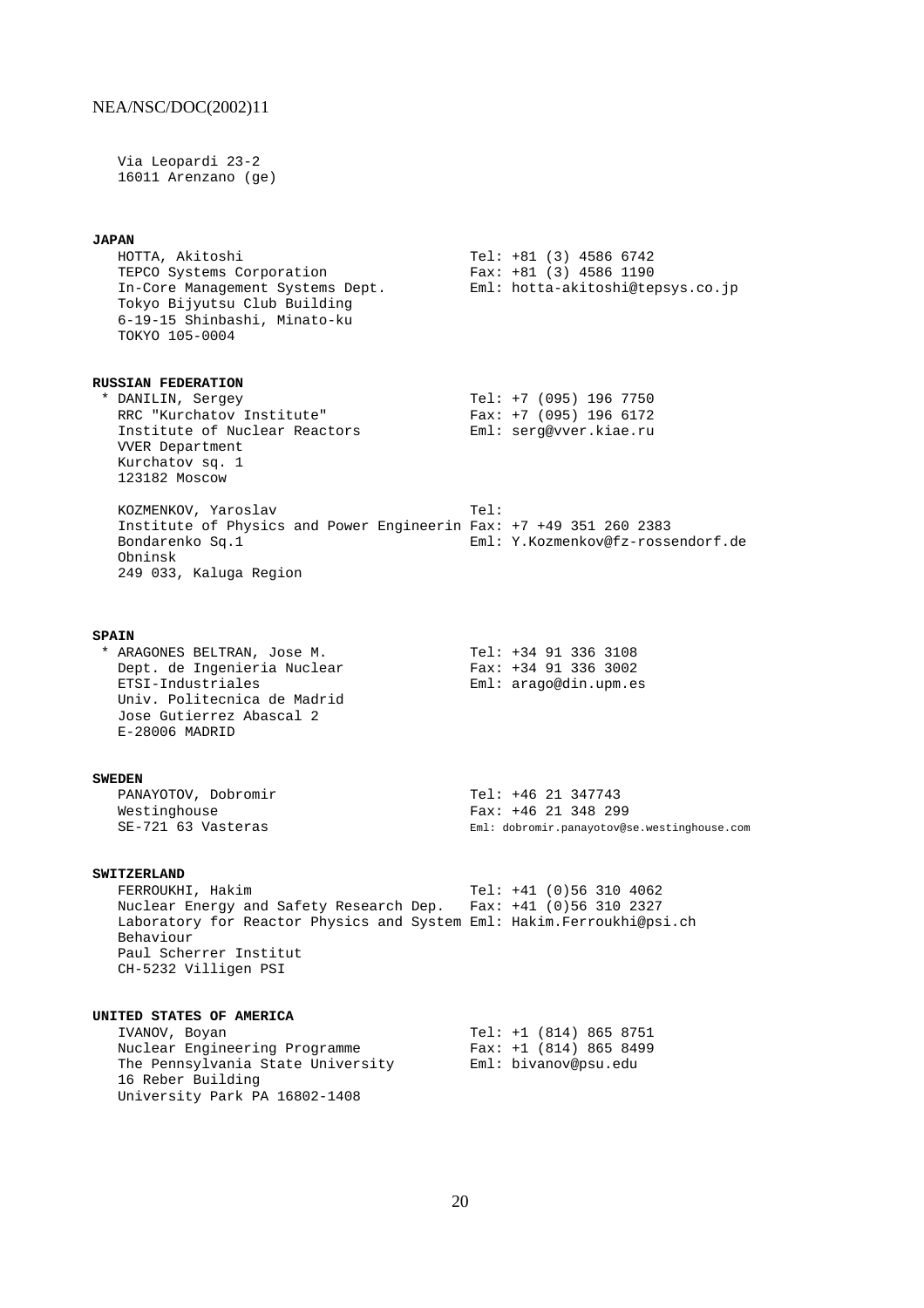| IVANOV, Kostadin                                                                                                     | Tel: $+1$ (814) 865 0040    |
|----------------------------------------------------------------------------------------------------------------------|-----------------------------|
| Associate Professor                                                                                                  | Fax: $+1$ (814) 865 8499    |
| Nuclear Engineering Programme<br>The Pennsylvania State University<br>230 Reber Building<br>University Park PA 16802 | Eml: kni1@psu.edu           |
| SARIKAYA, Baris                                                                                                      | Tel: $+1$ (814) 865 8751    |
| Nuclear Engineering Programme                                                                                        | Fax: $+1$ (814) 865 8499    |
| The Pennsylvania State University<br>16 Reber Building<br>University Park PA 16802                                   | Eml: sarikaya@psu.edu       |
| International Organisations                                                                                          |                             |
| SARTORI, Enrico                                                                                                      | Tel: +33 1 45 24 10 72 / 78 |
| OECD/NEA Data Bank                                                                                                   | Fax: +33 1 45 24 11 10 / 28 |
| Le Seine-Saint Germain<br>12 boulevard des Iles<br>F-92130 ISSY-LES-MOULINEAUX                                       | Eml: sartori@nea.fr         |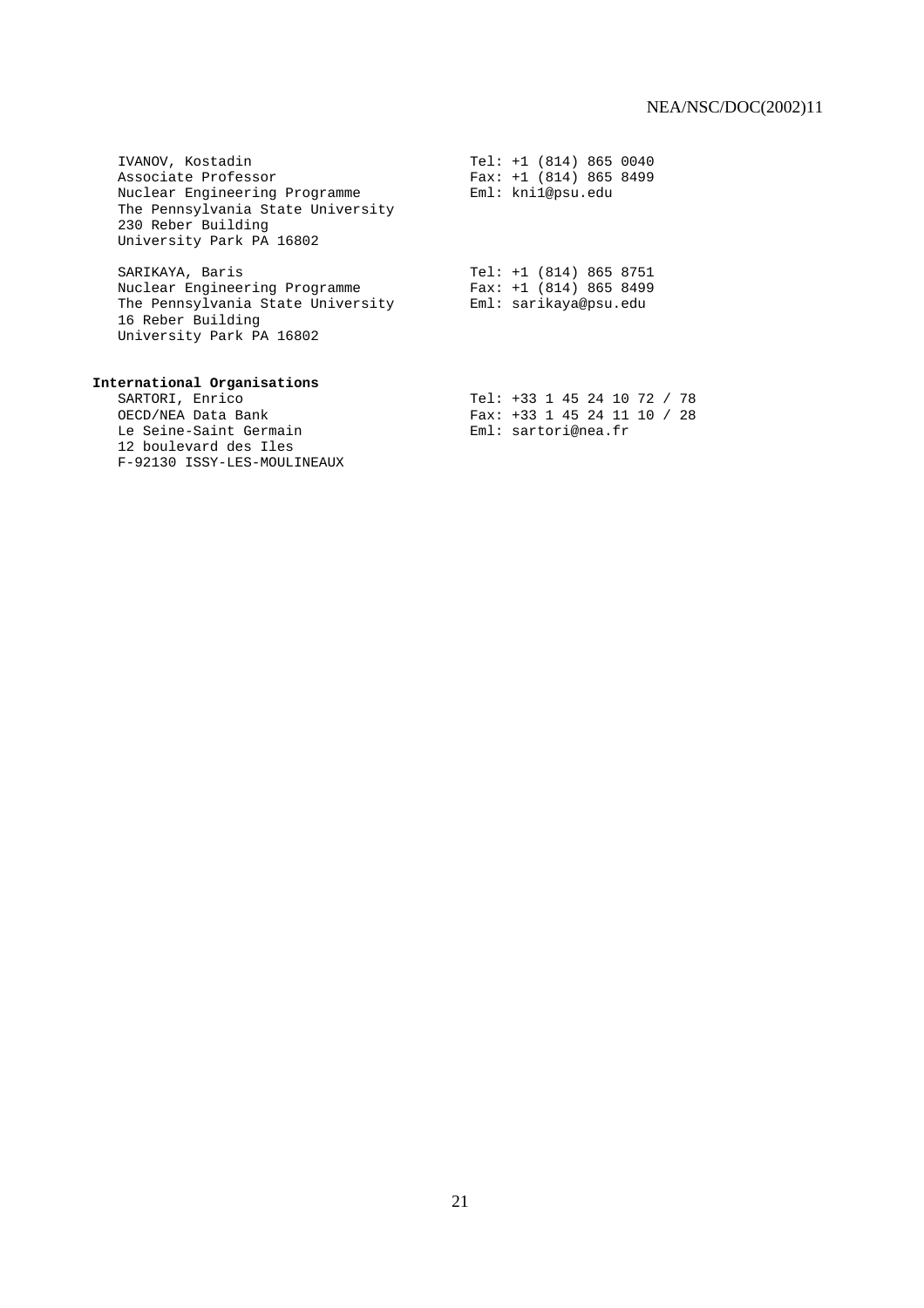#### **Annex 4**

## **VVER-1000 MSLB BENCHMARK PROBLEM**

#### **Proposal by**

## **N. Kolev (INRNE), D. Caruge, E. Royer (CEA/SFME)**

#### **Abstract**

Modern integrated codes incorporate 3D neutronics coupled to 3D core and 3D vessel thermal hydraulics. For comprehensive assessment of such codes, a set of coolant transients involving different flow regimes and core-plant interactions has to be calculated. The DOE/OECD proposed VVER-1000 coolant transient benchmark (V1000-CT) is one case of this set.

In order to analyse other relevant mixing patterns, CEA in cooperation with INRNE is preparing a VVER-1000 MSLB benchmark with special emphasis on testing 3D neutronics/3D vessel thermal hydraulics models. The reference plant is Kozloduy-6, as in the DOE/OECD proposed pump start-up problem, and the multi-level testing approach is adopted. The realistic scenario involves asymmetric overcooling, stuck rod(s) and faulted loop MCP coastdown. A modified MSLB scenario is also provided for better testing the predictions of coupled codes. Compared to the TMI-1 MSLB benchmark, there are two new features:

- Plant measured data from coolant mixing experiments at low power and CFD code calculations will be used in a separate exercise to test the vessel thermal hydraulics (coolant mixing models).
- An additional option for coupled N-vessel-coreTH with imposed vessel inlet and outlet boundary conditions will be specified.

The coolant mixing will be analysed using CFD codes of CEA such as TRIO-U and CAST3M. The MSLB benchmark problem will be analysed with CATHARE2 and the results will be compared to those obtained by integrated codes using 3D kinetics such as CATHARE-FLICA-CRONOS and others. CFD calculations will be provided for those who are interested in testing 3D vessel thermal hydraulic models.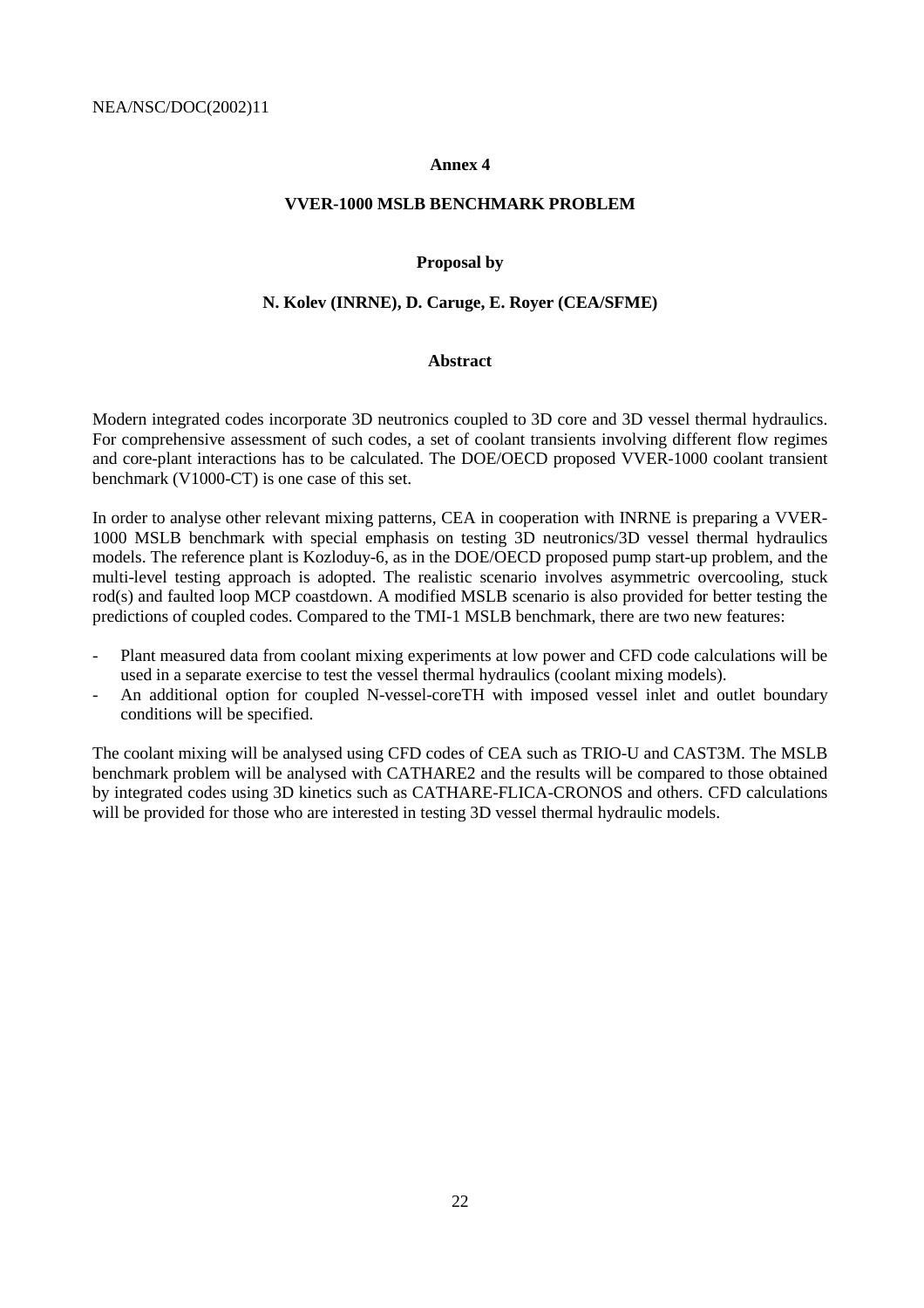#### **Annex 5**

### **Organization and Programme Committee of the Benchmark Workshop**

**Dr. Ulrich GRUNDMANN** Tel: +49 (351) 260 3037 **Chairman** Fax: +49 (351) 260 2383 Institute of Safety Research E-mail: U.Grundmann@fz-rossendorf.de Forschungszentrum Rossendorf Postfach 510119 D-01314 DRESDEN, Germany

**Udo RINDELHARDT** Tel: +49 (351) 260 3663 Local Organiser E-mail: u.rindelhardt@fz-rossendorf.de Institute of Safety Research Forschungszentrum Rossendorf Postfach 510119 D-01314 DRESDEN, Germany

| <b>Farouk ELTAWILA</b>                | Tel: $+1$ (301) 415-5471 |
|---------------------------------------|--------------------------|
| Safety Margins &                      | Fax: $+1$ (301) 415-5160 |
| <b>System Analysis Branch</b>         | Email: fxe@nrc.gov       |
| Office of Nuclear Regulatory Research |                          |
| <b>Nuclear Regulatory Commission</b>  |                          |
| MSTW10E46, 11555 Rockville Pike       |                          |
| Rockville, MD 20852, USA              |                          |
|                                       |                          |

#### **Member of CSNI Working Groups, NEA, OECD**

| <b>Jennifer UHLE</b>                         | Tel: $+1$ 301 415 6023 |
|----------------------------------------------|------------------------|
| Safety Margins &                             | Fax: $+1$ 301 415 5160 |
| <b>System Analysis Branch</b>                | E-mail: JXU1@nrc.gov   |
| <b>Office of Nuclear Regulatory Research</b> |                        |
| <b>Nuclear Regulatory Commission</b>         |                        |
| MSTW10E46, 11555 Rockville Pike              |                        |

Jose-Maria ARAGONES Tel: +34 91 336 3108 Professor Fax: +34 91 336 3002 Dept. de Ingenieria Nuclear E-mail: arago@din.upm.es ETSI-Industriales Univ. Politecnica de Madrid Jose Cutierrez Abascal 2 E-28006 Madrid, Spain **Member of NSC, NEA, OECD**

Rockville, MD 20852, USA

**Andreas M. OLSON Tel**:  $+1$  (610) 765-5861

Fuel & Services Division Fax:  $+1$  (610) 765-5651 200 Exelon Way, KSA2-N Kennett Square, PA 19348, USA

PECO Nuclear E-mail: andy.olson@exeloncorp.com